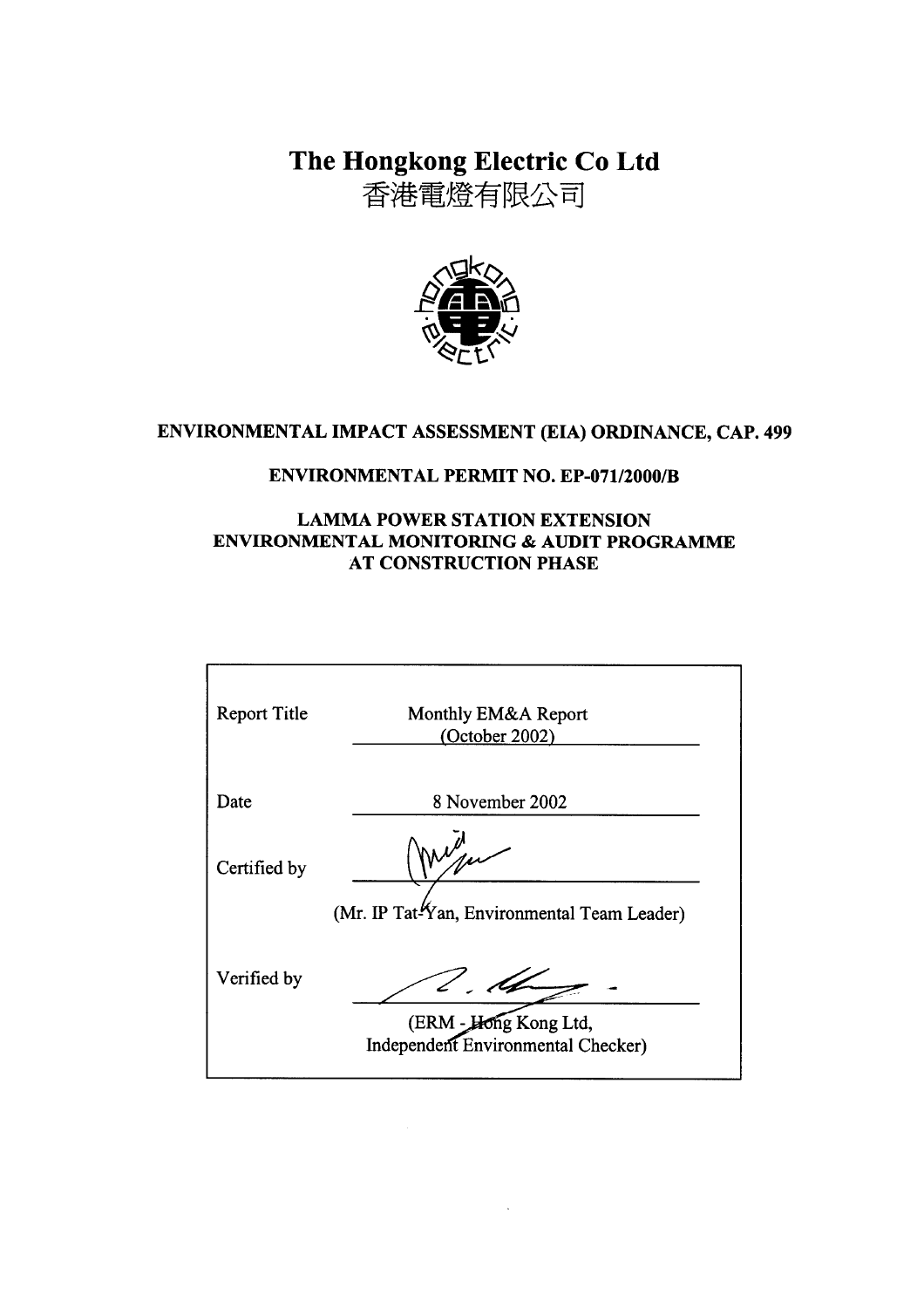# **TABLE OF CONTENT**

# **EXECUTIVE SUMMARY**

| 1.                                            |                                                                                                                                                                                                                                                                                                                                                                                           |                                                                           |
|-----------------------------------------------|-------------------------------------------------------------------------------------------------------------------------------------------------------------------------------------------------------------------------------------------------------------------------------------------------------------------------------------------------------------------------------------------|---------------------------------------------------------------------------|
| 1.1<br>1.2<br>1.3<br>1.4                      | Background<br><b>Project Organisation</b><br>Construction Works undertaken during the Reporting Month<br>Summary of EM&A Requirements                                                                                                                                                                                                                                                     | $\mathbf{1}$<br>$\mathbf{1}$<br>$\boldsymbol{2}$<br>$\overline{3}$        |
| 2.                                            |                                                                                                                                                                                                                                                                                                                                                                                           | .7                                                                        |
| 2.1<br>2.2<br>2.3<br>2.4<br>2.5<br>2.6        | <b>Monitoring Requirements</b><br><b>Monitoring Locations</b><br><b>Monitoring Equipment</b><br>Monitoring Parameters, Frequency and Duration<br>Monitoring Procedures and Calibration Details<br><b>Results and Observations</b>                                                                                                                                                         | $\tau$<br>$\boldsymbol{7}$<br>$\boldsymbol{7}$<br>$\,8\,$<br>$\,8\,$<br>9 |
| 3.                                            |                                                                                                                                                                                                                                                                                                                                                                                           | 12                                                                        |
| 3.1<br>3.2<br>3.3<br>3.4<br>3.5<br>3.6        | <b>Monitoring Requirements</b><br><b>Monitoring Locations</b><br><b>Monitoring Equipment</b><br>Monitoring Parameters, Frequency and Duration<br>Monitoring Procedures and Calibration Details<br><b>Results and Observations</b>                                                                                                                                                         | 12<br>12<br>12<br>13<br>13<br>14                                          |
| $\overline{4}$ .                              |                                                                                                                                                                                                                                                                                                                                                                                           | .16                                                                       |
| 4.1<br>4.2<br>4.3<br>4.4<br>4.5<br>4.6<br>4.7 | Review of Environmental Monitoring Procedures<br><b>Assessment of Environmental Monitoring Results</b><br>Site Environmental Audit<br><b>Status of Environmental Licensing and Permitting</b><br>Implementation Status of Environmental Mitigation Measures<br><b>Implementation Status of Event/Action Plans</b><br>Implementation Status of Environmental Complaint Handling Procedures | 16<br>16<br>17<br>17<br>18<br>18<br>18                                    |
| 5.                                            |                                                                                                                                                                                                                                                                                                                                                                                           | 20                                                                        |
| 5.1<br>5.2<br>5.3<br>5.4                      | <b>Status of Natural Gas supply</b><br>Key Issues for the Coming Month<br>Monitoring Schedules for the Next 3 Months<br>Construction Program for the Next 3 Months                                                                                                                                                                                                                        | 20<br>20<br>21<br>21                                                      |
| 6.                                            |                                                                                                                                                                                                                                                                                                                                                                                           | 22                                                                        |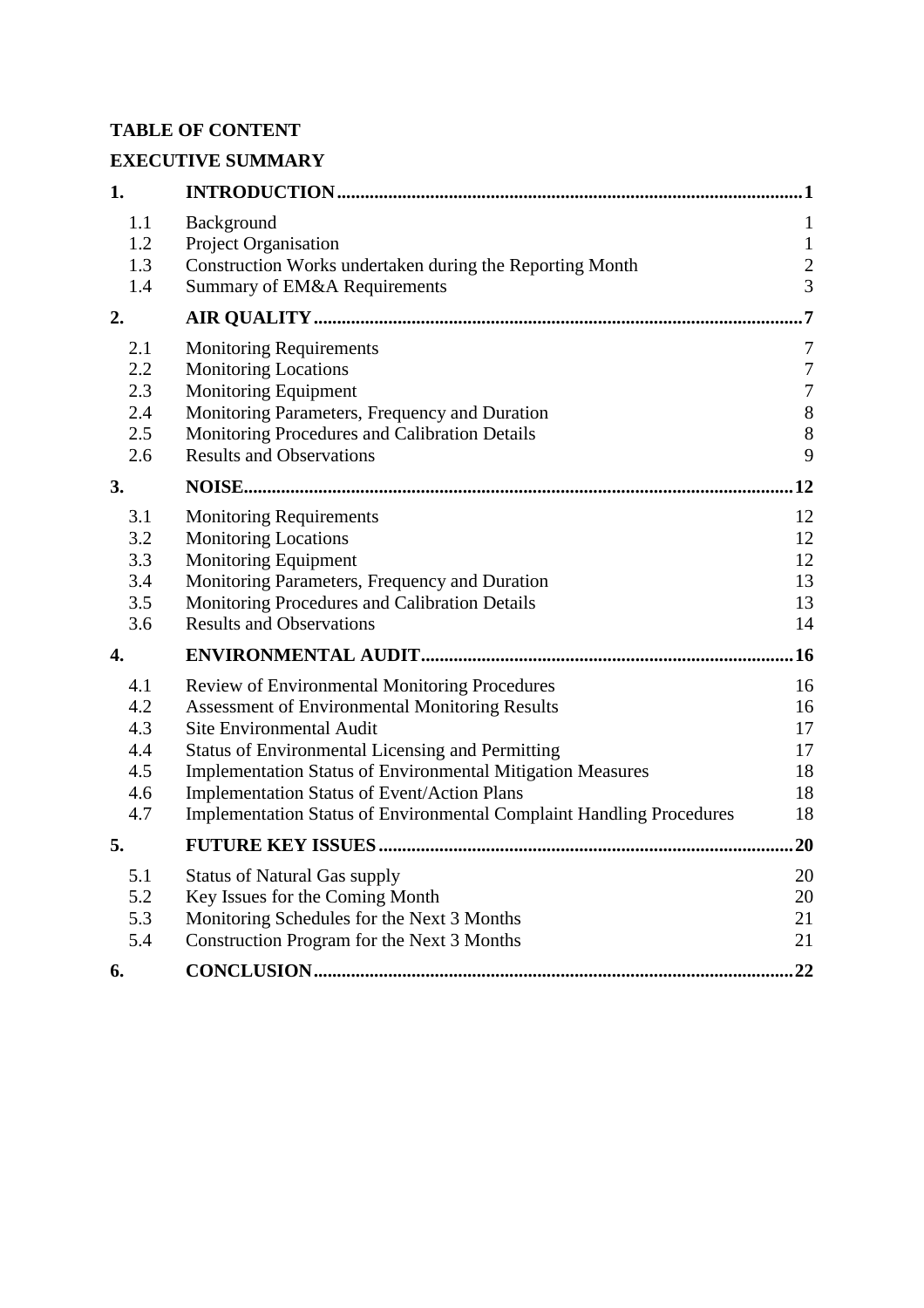### **LIST OF TABLES**

- Table 1.1 Construction Activities and Their Corresponding Environmental Mitigation **Measures**
- Table 2.1 Air Quality Monitoring Locations
- Table 2.2 Air Quality Monitoring Equipment
- Table 2.3 Air Quality Monitoring Parameter, Duration and Frequency
- Table 3.1 Noise Monitoring Locations
- Table 3.2 Noise Monitoring Equipment
- Table 3.3 Noise Monitoring Duration and Parameter
- Table 4.1 Summary of AL Level Exceedances on Monitoring Parameters
- Table 4.2 Estimated Amounts of Waste Generated in October 2002
- Table 4.3 Summary of Environmental Licensing and Permit Status
- Table 4.4 Environmental Complaints / Enquiries Received in October 2002
- Table 4.5 Outstanding Environmental Complaints / Enquiries Received Before

### **LIST OF FIGURES**

- Figure 1.1 Layout of Work Site
- Figure 1.2 Cable Route of Transmission System
- Figure 1.3 Location of Dumping Area (from  $12<sup>th</sup>$  June 2002)
- Figure 2.1 Location of Air Quality Monitoring Stations
- Figure 3.1 Location of Noise Monitoring Stations

### **APPENDICES**

- Appendix A Organization Chart
- Appendix B Action and Limit Levels for Air Quality and Noise
- Appendix C Environmental Monitoring Schedule
- Appendix D Air Quality Monitoring Results for October 2002
- Appendix E Noise Monitoring Results for October 2002
- Appendix F The QA/QC Procedures and Results
- Appendix G Event/Action Plans
- Appendix H Site Audit Summary
- Appendix I Summary of EMIS
- Appendix J Tentative Construction Programme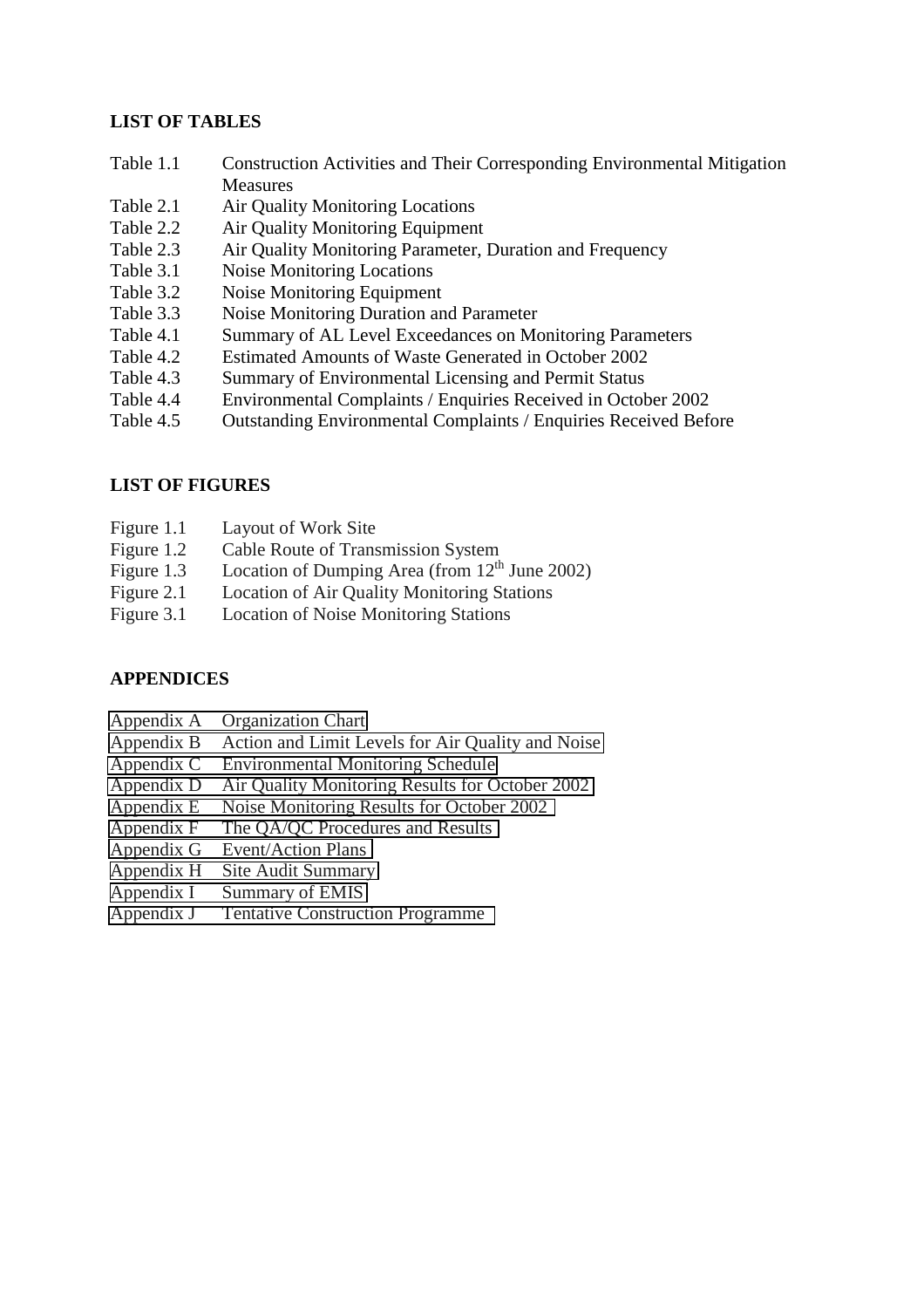## **EXECUTIVE SUMMARY**

This is the nineteen monthly Environmental Monitoring and Audit (EM&A) report for the Project "Construction of Lamma Power Station Extension" prepared by the Environmental Team (ET). This report presents the results of impact monitoring on air quality and noise for the said project in October 2002.

After successful completion of post-project monitoring in September 2002, no further marine water quality monitoring for the reclamation works would be required. Besides, as there were no activities for the laying of the gas pipeline in the reporting month, no water quality impact monitoring at the relevant stations was carried out.

Air and noise monitoring were performed. The results were checked against the established Action/Limit (AL) levels. An on-site audit was conducted once per week. The implementation status of the environmental mitigation measures, Event/Action Plan and environmental complaint handling procedures were also checked.

### **Construction Activities Undertaken**

Construction activities for Lamma Extension during the reporting month are tabulated as follows:

| Item                       | <b>Construction Activities</b>                                                                                                                      |  |
|----------------------------|-----------------------------------------------------------------------------------------------------------------------------------------------------|--|
| <b>Site Formation</b>      | Placing of rockfill, seawall construction, sandfill compaction, piling<br>of foundation for link bridges and C.W. intake & outfall<br>construction. |  |
| Unit L9                    | Bored pipe construction for piling foundation.                                                                                                      |  |
| <b>Transmission System</b> | No construction activities.                                                                                                                         |  |

### **Environmental Monitoring Works**

One (1) air quality environmental monitoring works was rescheduled as shown in the following table.

| Monitoring work               | Original Schedule  | Makeup sampling    | Reasons                |
|-------------------------------|--------------------|--------------------|------------------------|
| 24 hour TSP monitoring at AM4 | $2nd$ October 2002 | $4th$ October 2002 | Failure of TSP Sampler |

### *Air Quality*

No exceedance of Action and Limit levels for air quality was recorded in the month.

*Noise* 

The hoarding works for the construction of transmission system were completed on 11 May 2002. The civil works would tentatively commence in end December 2002. As there was no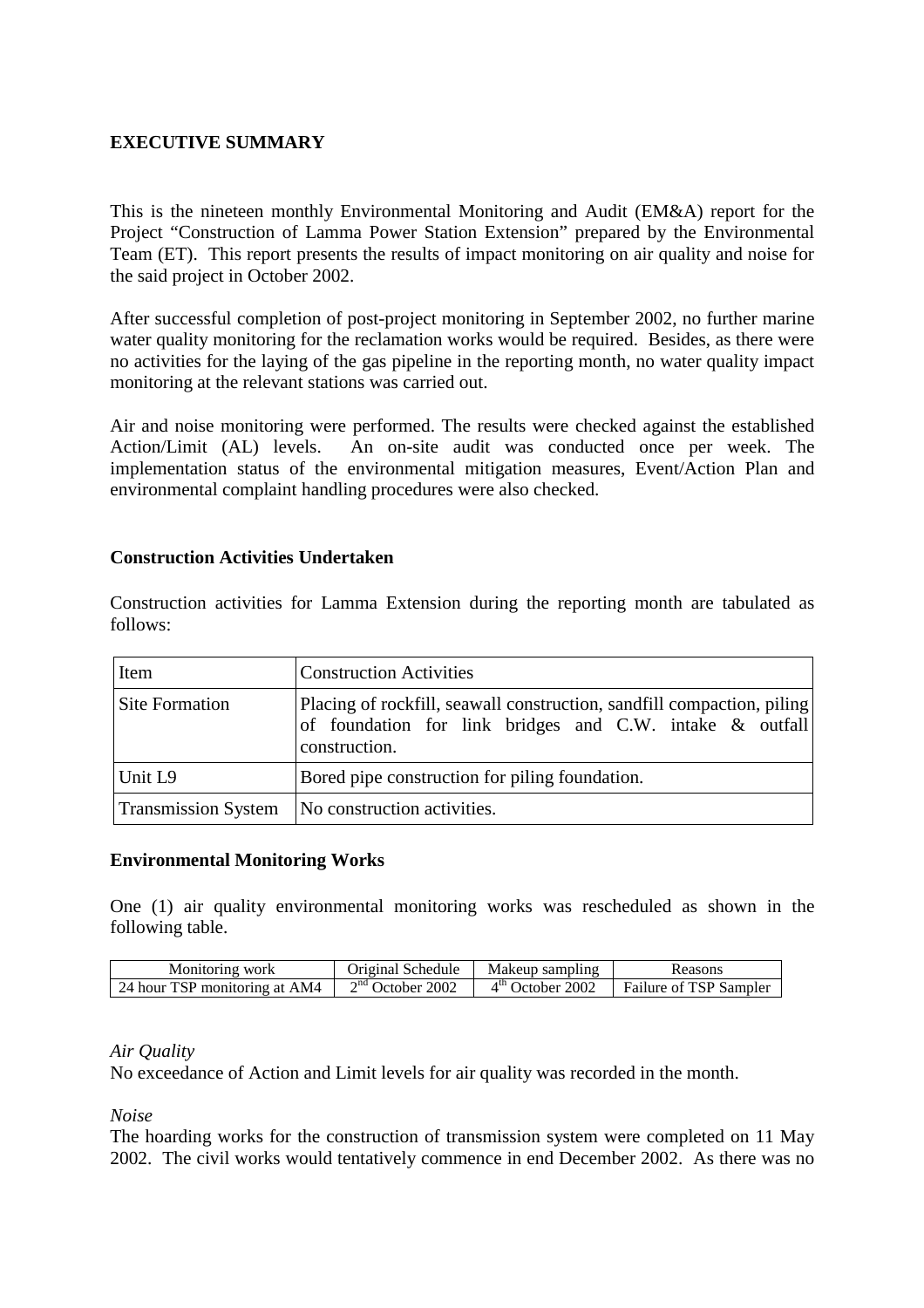construction work in this reporting month, manual noise measurements for the construction of transmission system was suspended.

Construction work for Lamma Extension was carried out during the restricted hours including evening-time, holidays and night-time under valid Construction Noise Permits. No exceedance of Action and Limit levels for noise arising from the construction of Lamma Extension was recorded in the month.

### **Site Environmental Audit**

EPD officials visited the Lamma Power Station on 9/10/2002. They inspected the construction site and various dust / noise monitoring stations for the project. There was no adverse comment from EPD regarding the construction site.

Site audits were carried out on a weekly basis to monitor environmental issues on the construction site. The site conditions were generally satisfactory. All required mitigation measures were implemented.

| <b>Description</b>        | Permit No.        | <b>Valid Period</b> |          | <b>Issued To</b> | Date of         |
|---------------------------|-------------------|---------------------|----------|------------------|-----------------|
|                           |                   | <b>From</b>         | To       |                  | <b>Issuance</b> |
| Varied Environmental      | EP-071/2000/B     | 13/07/01            |          | <b>HEC</b>       | 13/07/01        |
| Permit                    |                   |                     |          |                  |                 |
| <b>Construction Noise</b> | GW-UW0099-02      | 07/05/02            | 06/11/02 | Contractor       | 30/04/02        |
| Permit                    |                   |                     |          |                  |                 |
| <b>Construction Noise</b> | GW-UW0191-02      | 22/07/02            | 14/01/03 | Contractor       | 22/07/02        |
| Permit                    |                   |                     |          |                  |                 |
| <b>Construction Noise</b> | GW-UW0262-02      | 10/09/02            | 09/03/03 | Contractor       | 10/09/02        |
| Permit                    |                   |                     |          |                  |                 |
| <b>Construction Noise</b> | PP-UW0030-02      | 15/11/02            | 14/05/03 | Contractor       | 09/10/02        |
| Permit                    |                   |                     |          |                  |                 |
| Registration of           | WPN5213-912-      | 01/06/02            |          | Contractor       | 03/06/02        |
| <b>Chemical Waste</b>     | G1050-01          |                     |          |                  |                 |
| Producer                  |                   |                     |          |                  |                 |
| Dumping Permit            | EP/MD/03-002      | 12/06/02            | 11/12/02 | Contractor       | 10/06/02        |
| Dumping Permit            | EP/MD/03-075      | 14/09/02            | 13/01/03 | Contractor       | 13/09/02        |
| Waste Water               | EP742/912/006414I | 10/06/02            | 30/06/07 | Contractor       | 10/06/02        |
| Discharge Licence         |                   |                     |          |                  |                 |
| Waste Water               | EP742/912/006634I | 16/07/02            | 31/07/07 | Contractor       | 16/07/02        |
| Discharge Licence         |                   |                     |          |                  |                 |

### **Environmental Licensing and Permitting**

### **Implementation Status of Environmental Mitigation Measures**

Environmental mitigation measures for the construction activities as recommended in the EM&A manual were implemented in the reporting month.

### **Environmental Complaints**

No complaint against the construction activities was received in the reporting month.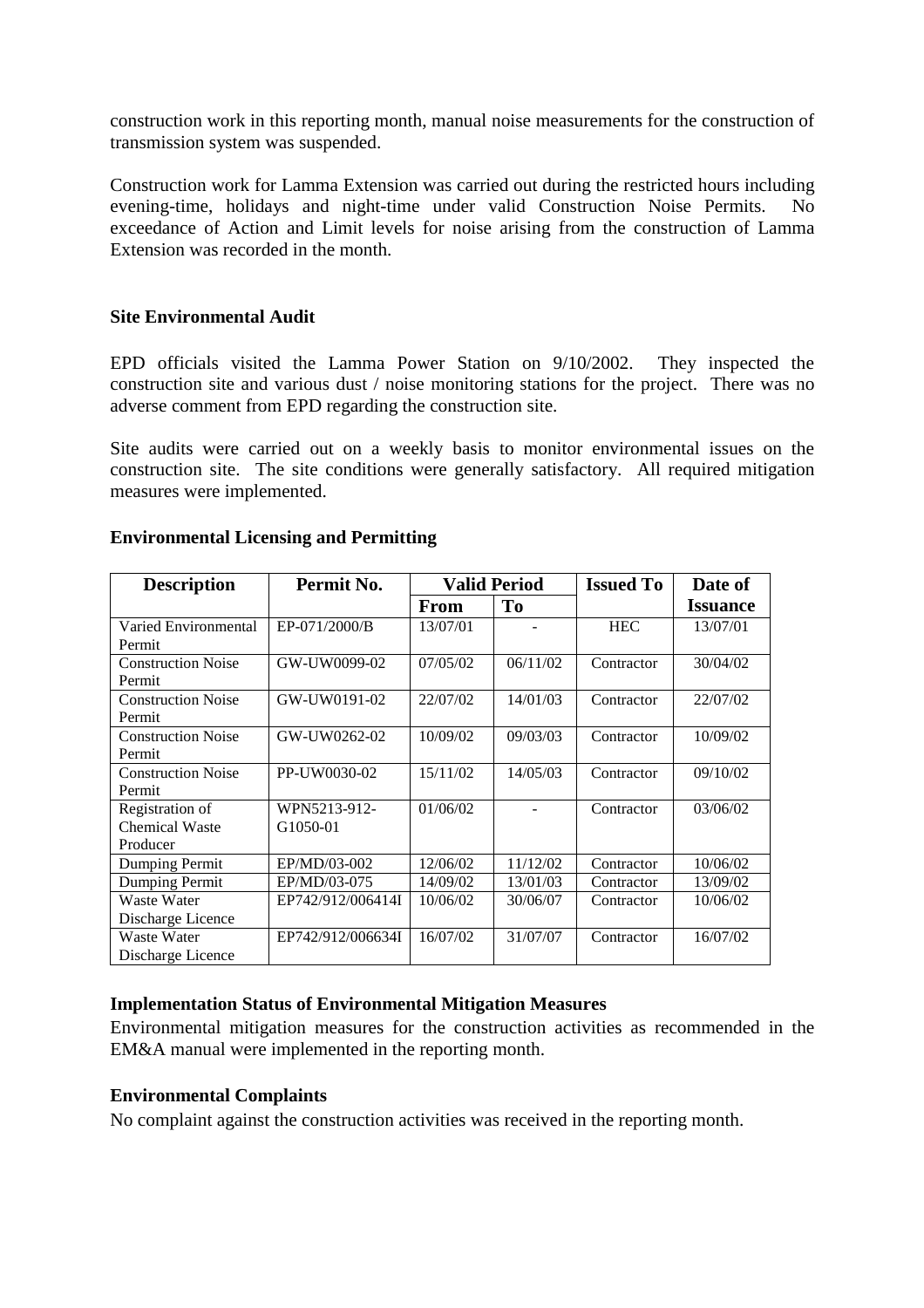## **Future Key Issues**

The future key issues to be considered in the coming month are as follows:

### Site Formation

- to continue monitoring the noise level during construction and to ensure compliance with the CNP's already obtained;
- to continue the preventive measures for noise exceedance and keep monitoring/ reviewing the performance;
- to provide de-silting utilities for wastewater before discharge from the piling works;

### Transmission System

- to closely monitor the construction activities, if any, in order to avoid disturbance to the rare plants;
- to provide temporary fire fighting equipment for prevention of fire within the work sites;

### Unit L9 Piling Foundation

- to continue monitoring the noise level during construction and to ensure compliance with the CNPs already obtained;
- to continue the preventive measures for noise exceedance and keep monitoring/ reviewing the performance;
- to spray water on the ground and road surface to prevent dust emission;
- to continue monitoring and reviewing the emission of smoke from construction machines;
- to recycle wastewater during the bored piling and interface coring works;
- to implement the Waste Management Plan.

### **Concluding Remarks**

The environmental performance of the project was generally satisfactory.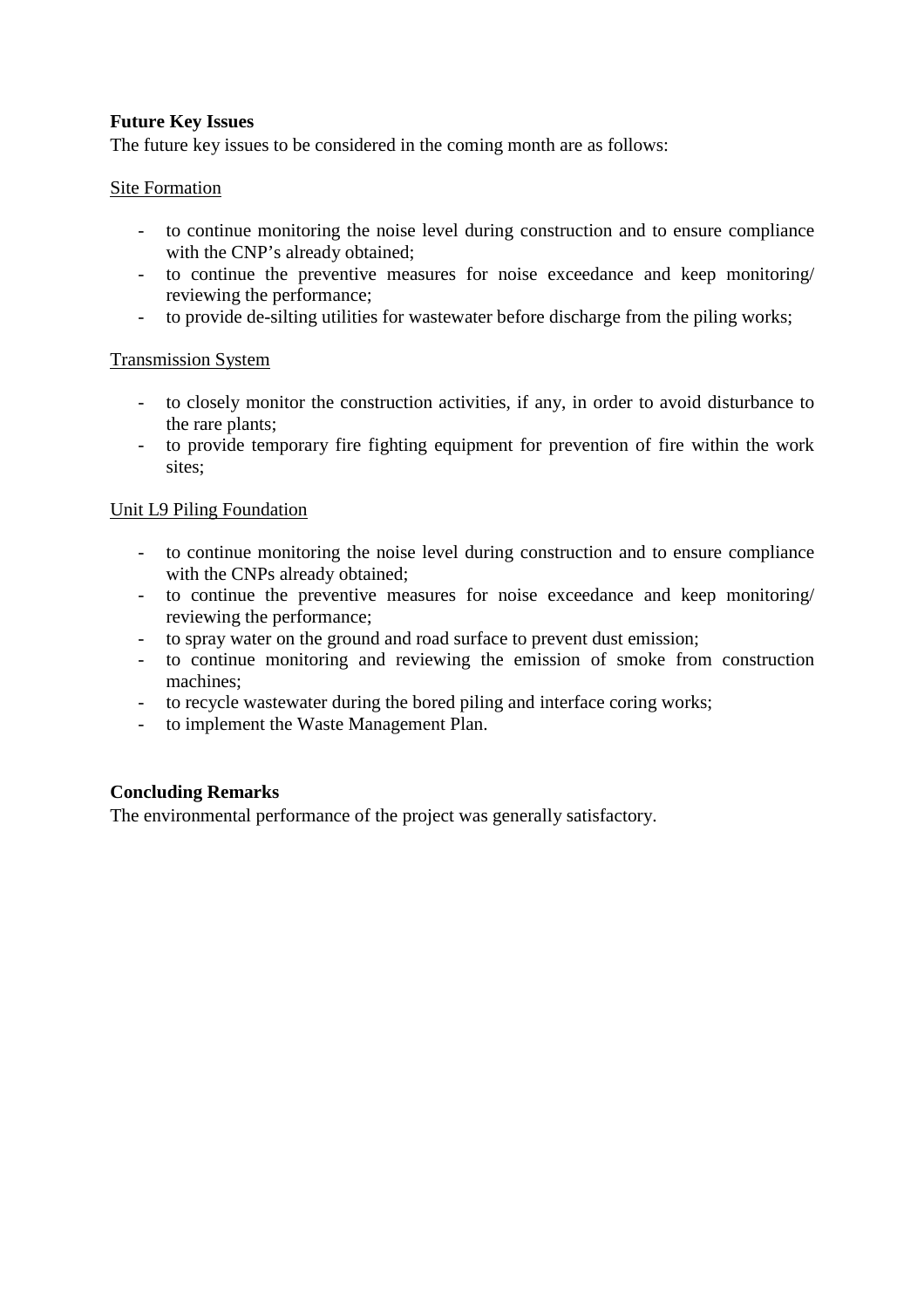# **1. INTRODUCTION**

## **1.1 Background**

The Environmental Team (hereinafter called the "ET") was formed within the Hongkong Electric Co. Ltd (HEC) to undertake Environmental Monitoring and Audit for "Construction of Lamma Power Station Extension" (hereinafter called the "Project"). Under the requirements of Section 6 of Environmental Permit EP-071/2000/B, an EM&A programme for impact environmental monitoring set out in the EM&A Manual (Construction Phase) is required to be implemented. In accordance with the EM&A Manual, environmental monitoring of air quality, noise and water quality and regular environmental audits are required for the Project. As the post-project marine water monitoring was successfully completed in September 2002, no further water quality monitoring for the reclamation works would be required.

The Project involves the construction of a gas-fired power station employing combined cycled gas turbine technology, forming an extension to the existing Lamma Power Station. The key elements of the Project including the construction activities associated with the transmission system and submarine gas pipeline are outlined as follows.

- dredging and reclamation to form approximately 22 hectares of usable area;
- construction of six 300MW class gas-fired combined cycle units;
- construction of a gas receiving station;
- construction of a new transmission system linking the Lamma Extension to load centres on Hong Kong Island;
- laying of a gas pipeline for the supply of natural gas to the new power station

This report summarizes the environmental monitoring and audit work for the Project for the month of October 2002.

# **1.2 Project Organisation**

An Environmental Management Committee (EMC) has been set up in HEC to oversee the Project. The management structure includes the following:

- Environmental Protection Department (The Authority);
- Environmental Manager (The Chairman of the Environmental Management Committee);
- Engineer:
- Independent Environmental Checker (IEC);
- Environmental Team (ET);
- Contractor.

The project organisation chart for the construction EM&A programme is shown in Appendix A.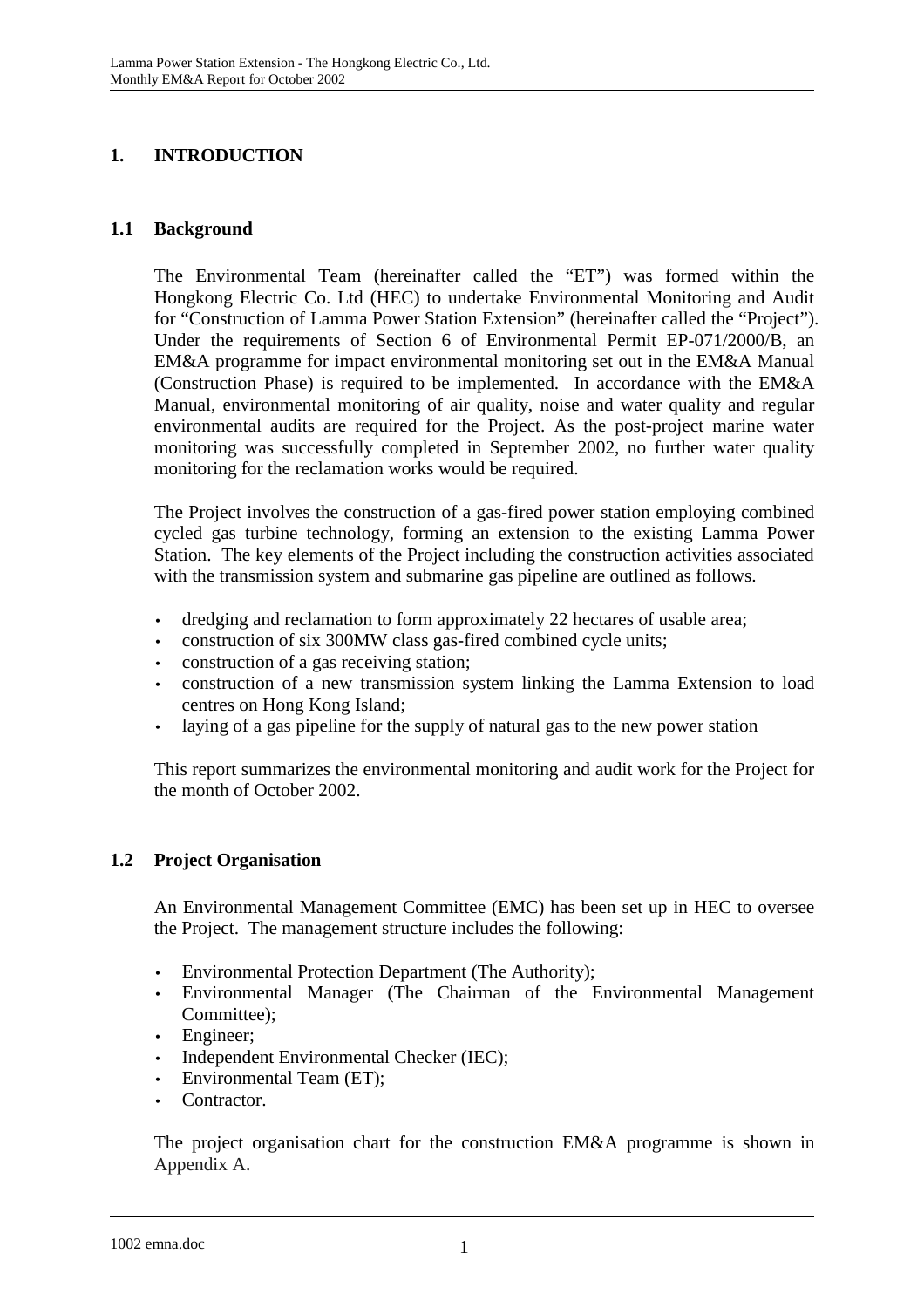# **1.3 Construction Works undertaken during the Reporting Month**

Construction activities undertaken during the reporting month for site formation were placing of rock fill, construction of seawall, sandfill compaction, piling foundation for link bridge and C.W. intake & outfall construction. Construction activity for Unit L9 was the construction of bored pile for piling foundation. There was no construction activity for Unit L9's associated transmission system. Layout plans for site formation and transmission system are shown in Figure 1.1 and Figure 1.2 respectively. Uncontaminated dredged/excavated materials arising from both the piling foundation work of Unit L9 and Main & East Bridges were dumped at the assigned location within the South Cheung Chau Spoil Disposal Area. Figure 1.3 shows the dumping location in October 2002.

The main construction activities carried out during the reporting month and the corresponding environmental mitigation measures are summarized in Table 1.1. The implementation of major mitigation measures in the month is provided in Appendix I.

| <b>Item</b> | <b>Construction</b><br><b>Activities</b>                                       | <b>Environmental Mitigation Measures</b>                                                                                                                                                                                                                                                                                                                                          |
|-------------|--------------------------------------------------------------------------------|-----------------------------------------------------------------------------------------------------------------------------------------------------------------------------------------------------------------------------------------------------------------------------------------------------------------------------------------------------------------------------------|
|             | <b>Site Formation</b>                                                          |                                                                                                                                                                                                                                                                                                                                                                                   |
| 1           | Placing of<br>Rockfill,<br>Seawall<br>Construction &<br>Sandfill<br>Compaction | <b>Noise</b><br>General noise mitigation measures employed at all<br>work sites throughout the construction phase.<br><b>Waste Management</b><br>Waste Management Plan submitted and implemented.<br><b>Marine Ecology</b><br>All construction related vessels approached the site<br>from the designated route/channel to avoid possible<br>disturbance to the finless porpoise. |
| 2           | Piling<br>Foundation for<br>Link Bridge                                        | <b>Water Quality</b><br>De-silting system is installed to treat the wastewater<br>before being discharged.<br><b>Noise</b><br>General noise mitigation measures implemented and<br>silenced type equipment deployed.<br>Air<br>Dust suppression measures implemented.                                                                                                             |

| Table 1.1 Construction Activities and Their Corresponding Environmental Mitigation |
|------------------------------------------------------------------------------------|
| <b>Measures</b>                                                                    |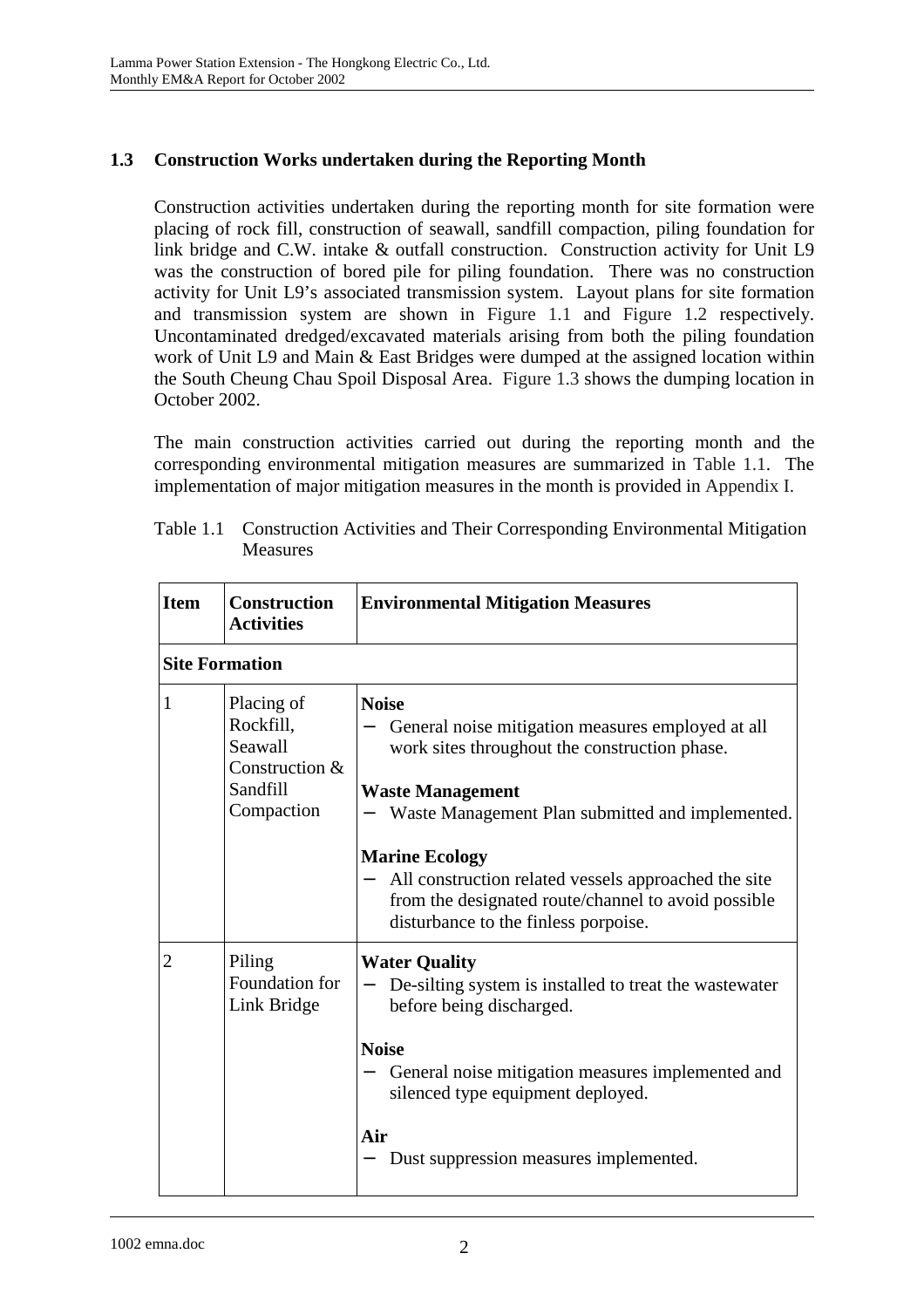| 3              | $C.W.$ Intake $&$<br>Outfall               | <b>Noise</b><br>General noise mitigation measures implemented and<br>silenced type equipment deployed.                                                                                                                  |
|----------------|--------------------------------------------|-------------------------------------------------------------------------------------------------------------------------------------------------------------------------------------------------------------------------|
|                | <b>Construction of Transmission System</b> |                                                                                                                                                                                                                         |
| $\overline{4}$ | activities                                 | No construction Terrestrial Ecology<br>Special care and close monitoring to avoid<br>disturbances to the rare plant species.<br>Temporary fire fighting equipment provided within<br>the work area during construction. |
|                |                                            | <b>Construction of Unit L9 Piling Foundation</b>                                                                                                                                                                        |
| 5              | <b>Bored Pile</b><br>Piling<br>Foundation  | <b>Water Quality</b><br>Construction for $ -$ Wastewater is recycled during construction.<br><b>Noise</b><br>General noise mitigation measures implemented and<br>silenced type equipment deployed.<br>Air              |
|                |                                            | Dust suppression measures implemented.<br><b>Waste Management</b><br>Waste is sorted, stored & recycled.<br>Chemical waste is stored and collected.                                                                     |

# **1.4 Summary of EM&A Requirements**

The EM&A program requires environmental monitoring for air, noise and water quality. As the post-project marine water monitoring was successfully completed in September 2002, no further water quality monitoring for the reclamation works would be required. The detailed EM&A monitoring work for air quality and noise are described in Sections 2 and 3 respectively. Regular environmental site audits for air quality, noise, water quality and waste management were carried out.

The following environmental audits are summarized in Section 4 of this report:

- Environmental monitoring results;
- Waste Management Records;
- Weekly site audit results;
- The status of environmental licensing and permits for the Project;
- The implementation status of environmental protection and pollution control/ mitigation measures.

Future key issues will be reported in Section 5 of this report.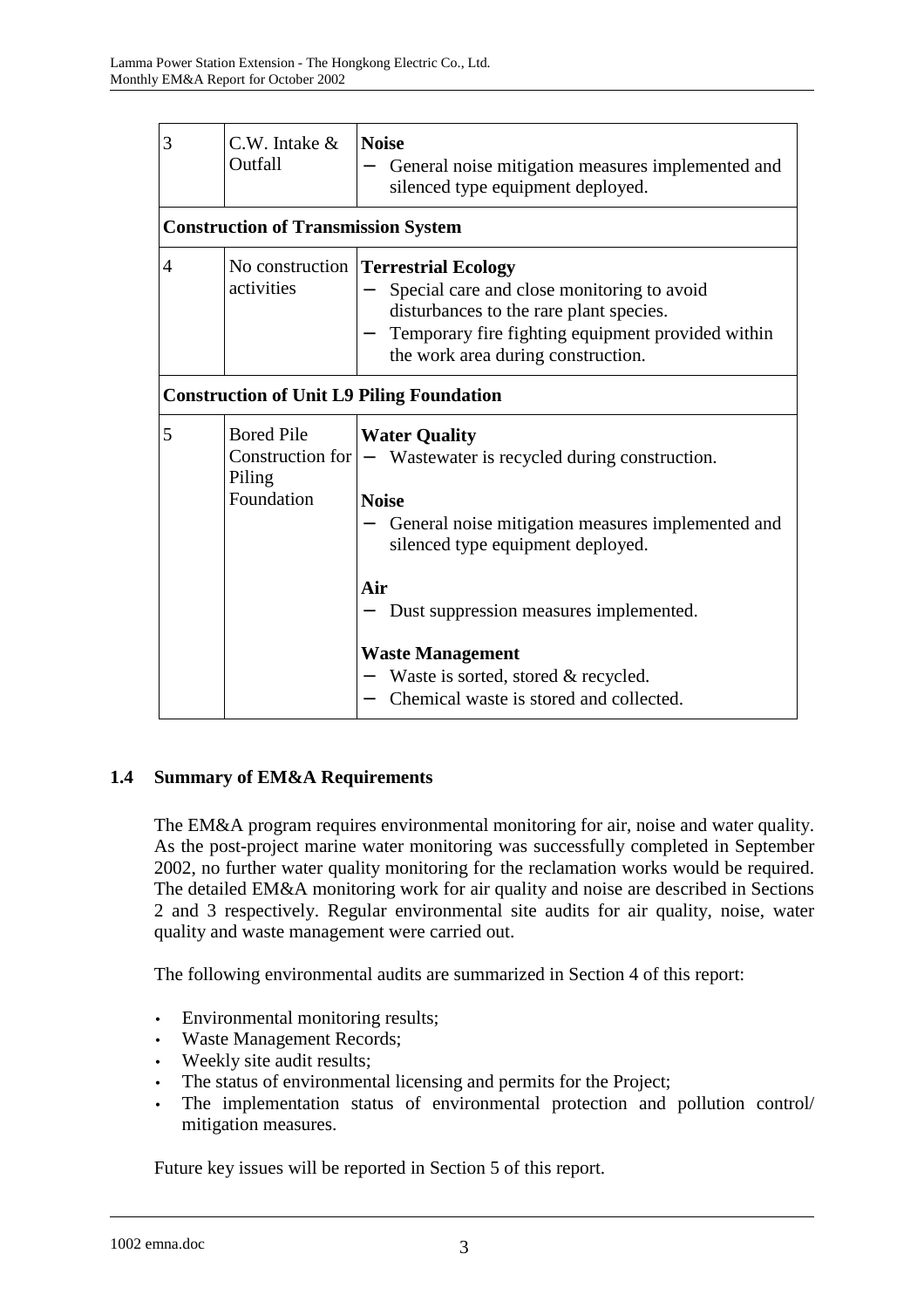

Figure 1.1 Layout of Work Site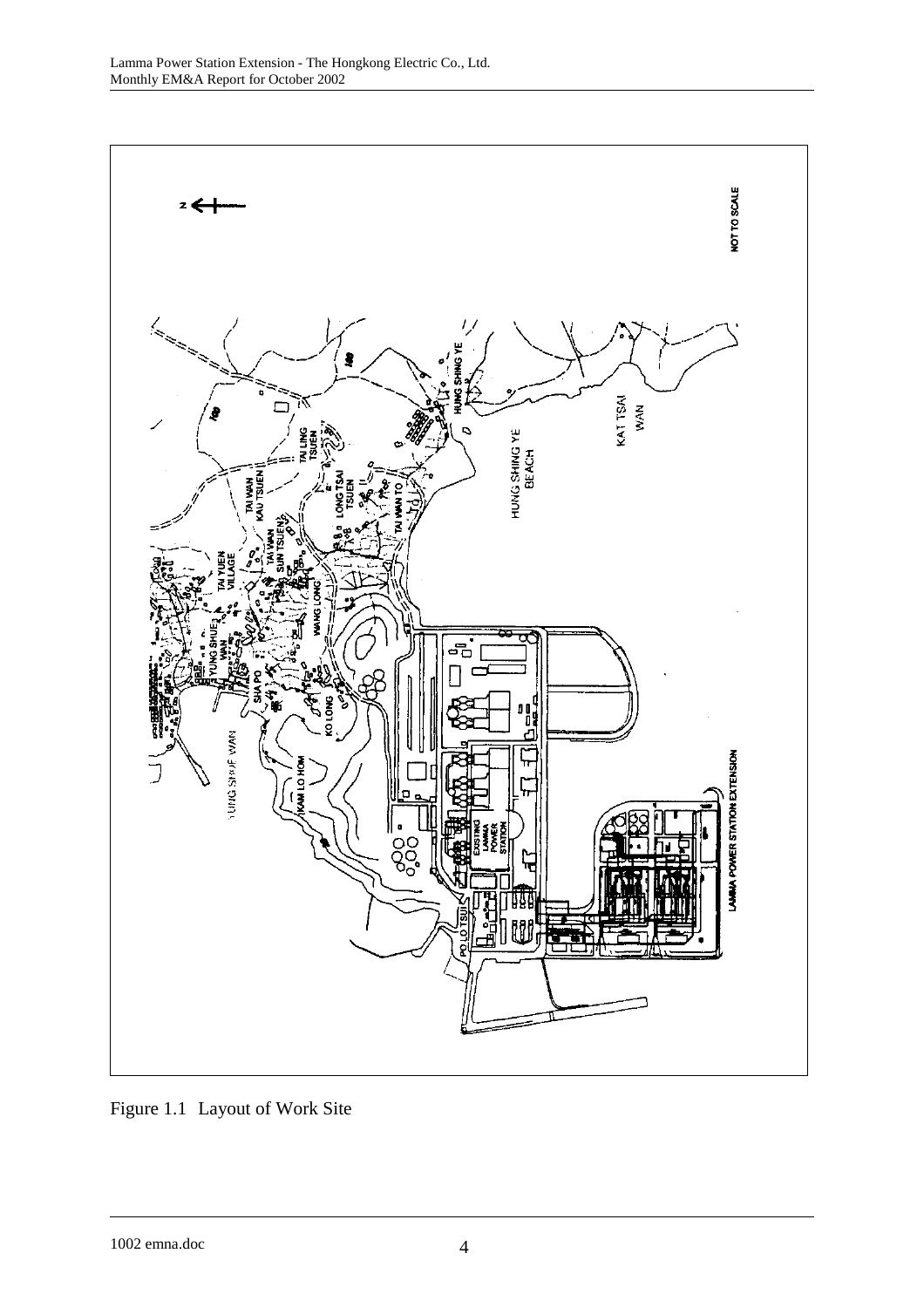

Figure 1.2 Cable Route of Transmission System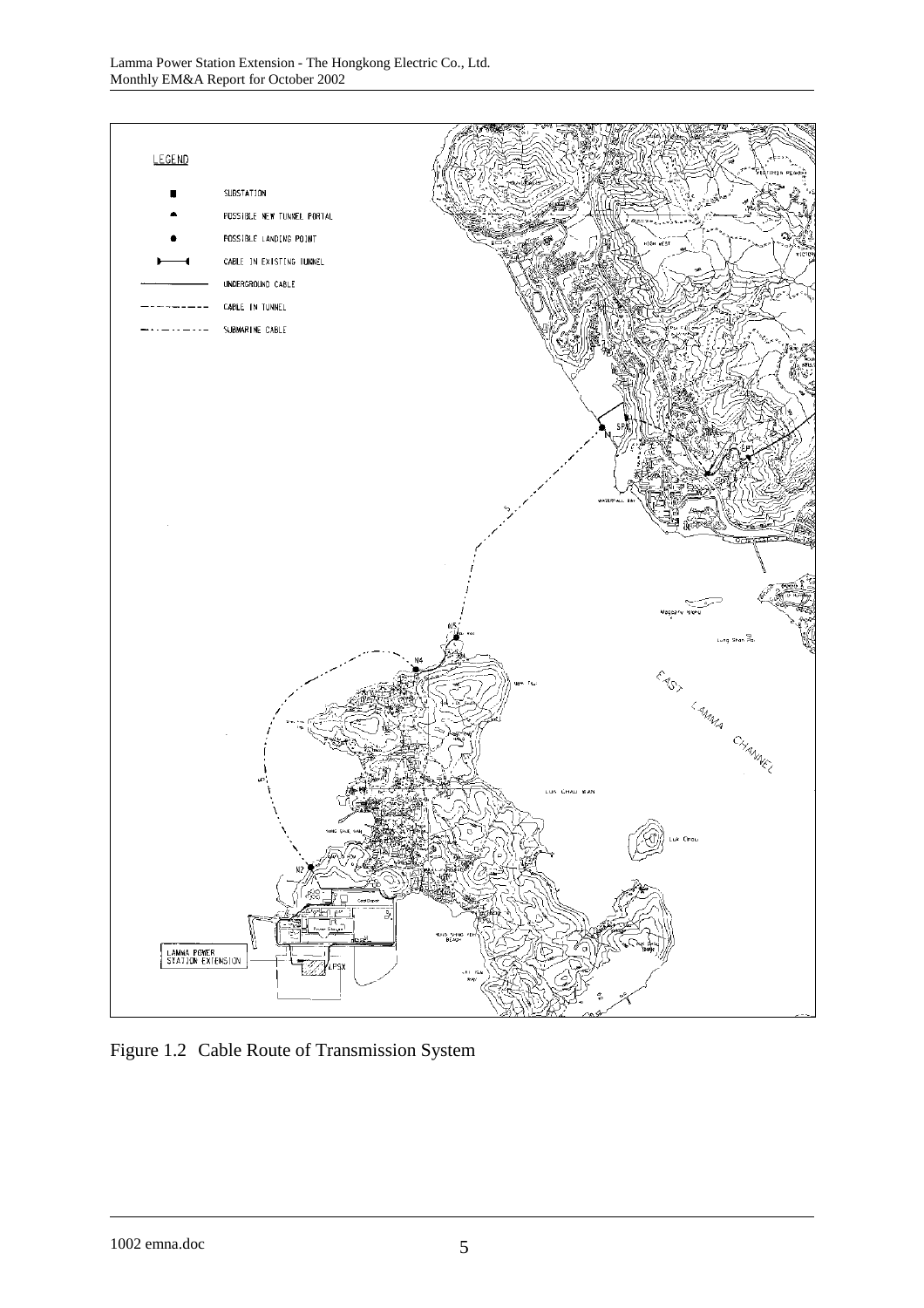

Figure 1.3 Location of Dumping Area (from  $12<sup>th</sup>$  June 2002)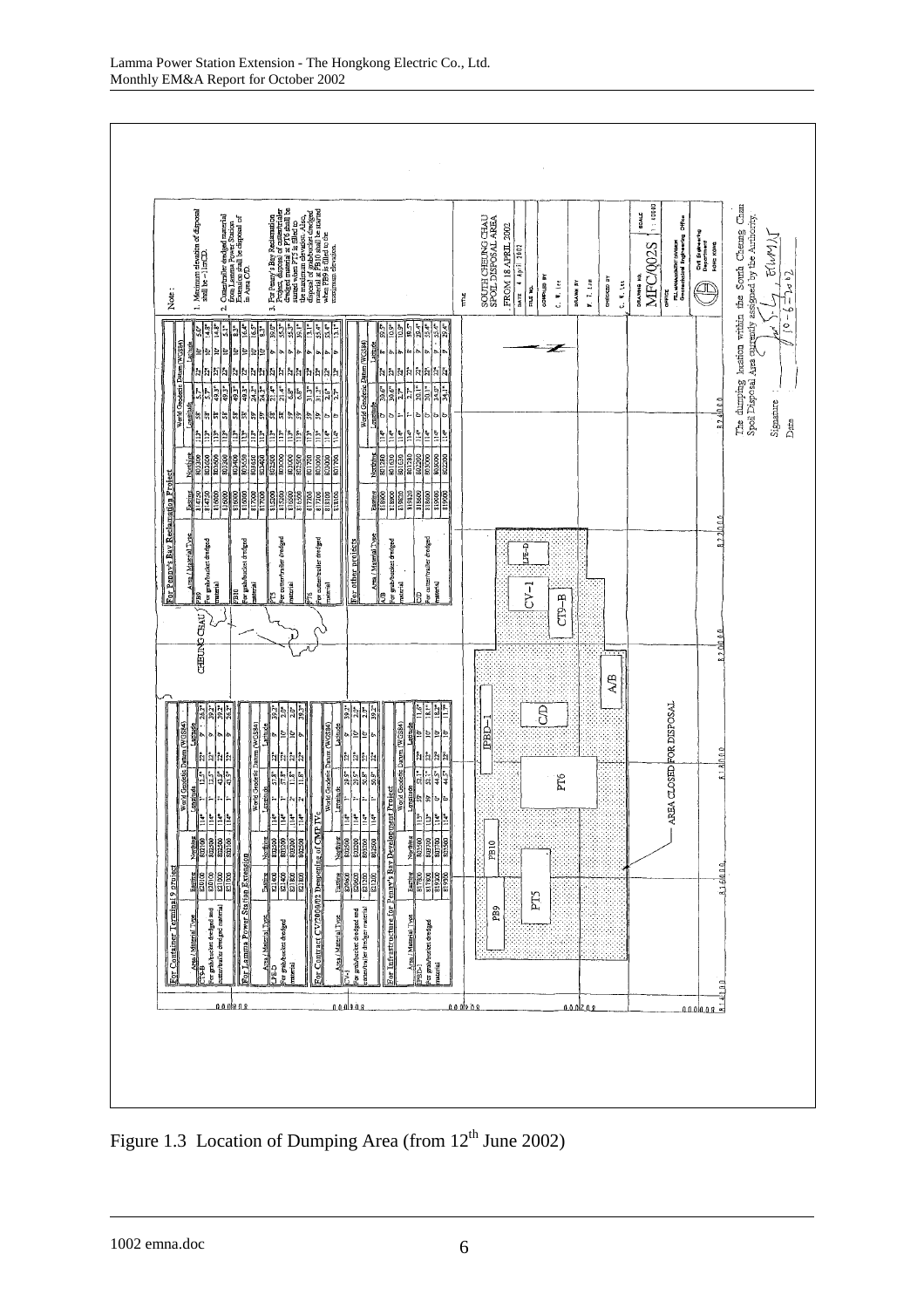# **2. AIR QUALITY**

# **2.1 Monitoring Requirements**

1-hour and 24-hour TSP monitoring at agreed frequencies were conducted to monitor air quality. The impact monitoring data were checked against the Action/Limit Levels as determined in the Baseline Monitoring Report (Construction Phase). Appendix B shows the established Action/Limit Levels for Air Quality.

# **2.2 Monitoring Locations**

Three dust monitoring locations were selected for 1-hour TSP sampling (AM1, AM2 & AM3) while four monitoring locations were selected for 24-hour TSP sampling (AM1, AM2, AM3 and AM4). Table 2.1 tabulates the monitoring stations. The locations of the monitoring stations are shown in Figure 2.1.

| <b>Location I.D.</b> | <b>Description</b> |
|----------------------|--------------------|
| AM1                  | Reservoir          |
| AM2                  | <b>East Gate</b>   |
| AM3                  | Ash Lagoon         |
| AM4                  | Tai Yuen Village   |

Table 2.1 Air Quality Monitoring Locations

# **2.3 Monitoring Equipment**

Continuous 24-hour TSP air quality monitoring was performed using the GS2310 High Volume Air Samplers (HVAS), Partisol Model 2000 Sampler and the MINIVOL Portable Sampler at AM1&2, AM3 and AM4 respectively. TEOM Model 1400a continuous dust monitors were used to carry out 1-hour TSP monitoring at AM1, AM2 and AM3. Table 2.2 summarises the equipment used in dust monitoring.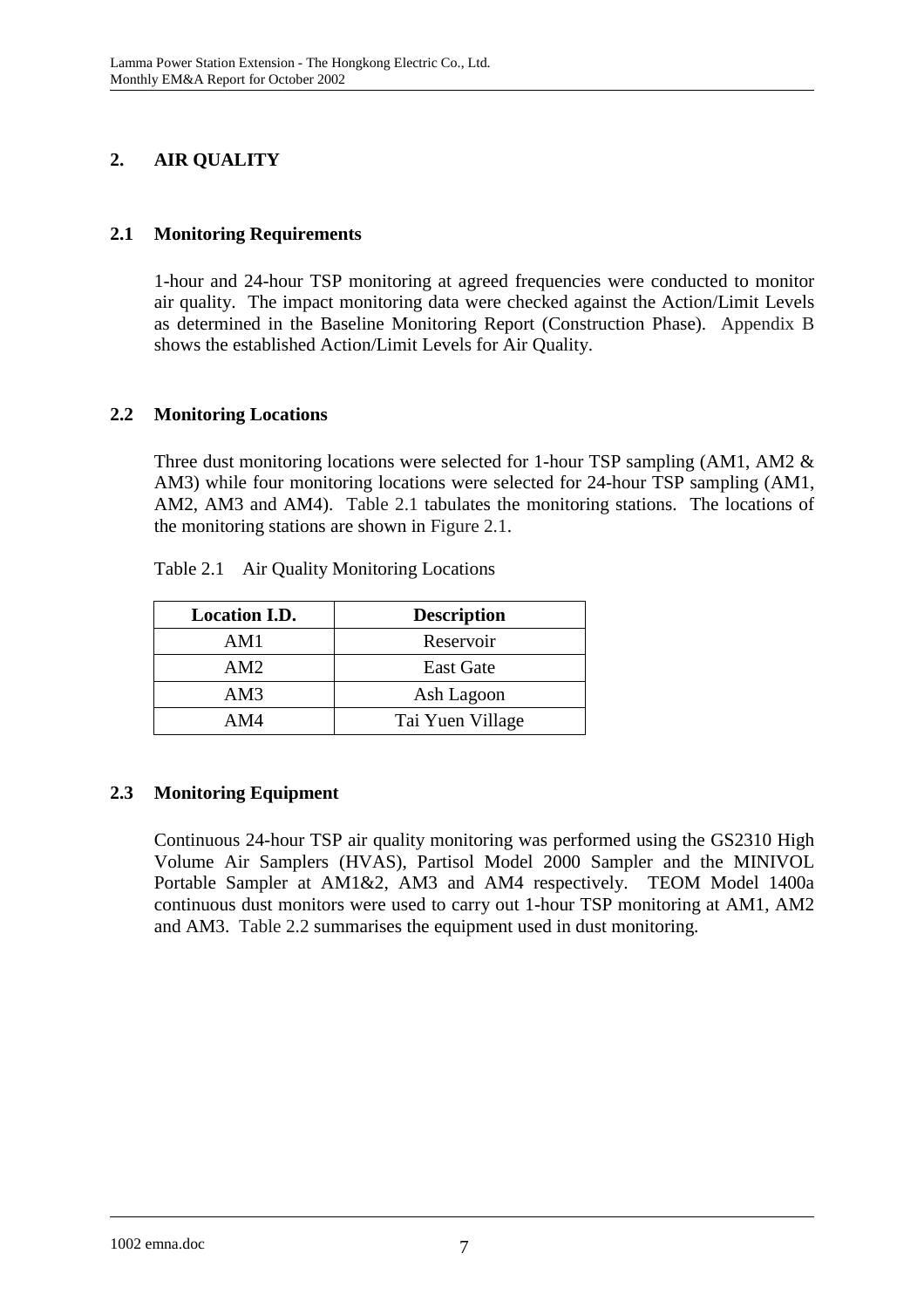| Equipment                        | <b>Model and Make</b>     |
|----------------------------------|---------------------------|
| 24-hour sampling:                |                           |
| <b>HVAS</b> Sampler              | Model GS2310              |
|                                  | Anderson Instruments Inc. |
| Partisol Air Sampler             | Partisol Model 2000       |
|                                  | Rupprecht & Patashnick    |
| <b>MINIVOL Portable Sampler</b>  | <b>AIRMETRICS</b>         |
| 1-hour sampling:                 |                           |
| <b>Continuous TSP Dust Meter</b> | <b>TEOM Model 1400a</b>   |
|                                  | Rupprecht & Patashnick    |

Table 2.2 Air Quality Monitoring Equipment

# **2.4 Monitoring Parameters, Frequency and Duration**

Table 2.3 summarises the monitoring parameters, duration and frequency of air quality monitoring. The monitoring schedule for the reporting month is shown in Appendix C.

| <b>Monitoring</b><br><b>Stations</b> | <b>Parameter</b> | <b>Duration</b> | <b>Frequency</b>              |
|--------------------------------------|------------------|-----------------|-------------------------------|
| AM1                                  | 1-hour TSP       |                 | 3 hourly samples every 6 days |
|                                      | 24-hour TSP      | 24              | Once every 6 days             |
| AM2                                  | 1-hour TSP       |                 | 3 hourly samples every 6 days |
|                                      | 24-hour TSP      | 24              | Once every 6 days             |
| AM3                                  | 1-hour TSP       |                 | 3 hourly samples every 6 days |
|                                      | 24-hour TSP      | 24              | Once every 6 days             |
| AM4                                  | 24-hour TSP      | 24              | Once every 6 days             |

Table 2.3 Air Quality Monitoring Parameter, Duration and Frequency

## **2.5 Monitoring Procedures and Calibration Details**

24- hour TSP Monitor:

## *Preparation of Filter Papers*

- Visual inspection of filter papers was carried out to ensure that there were no pinholes, tears and creases;
- The filter papers were then labelled before sampling.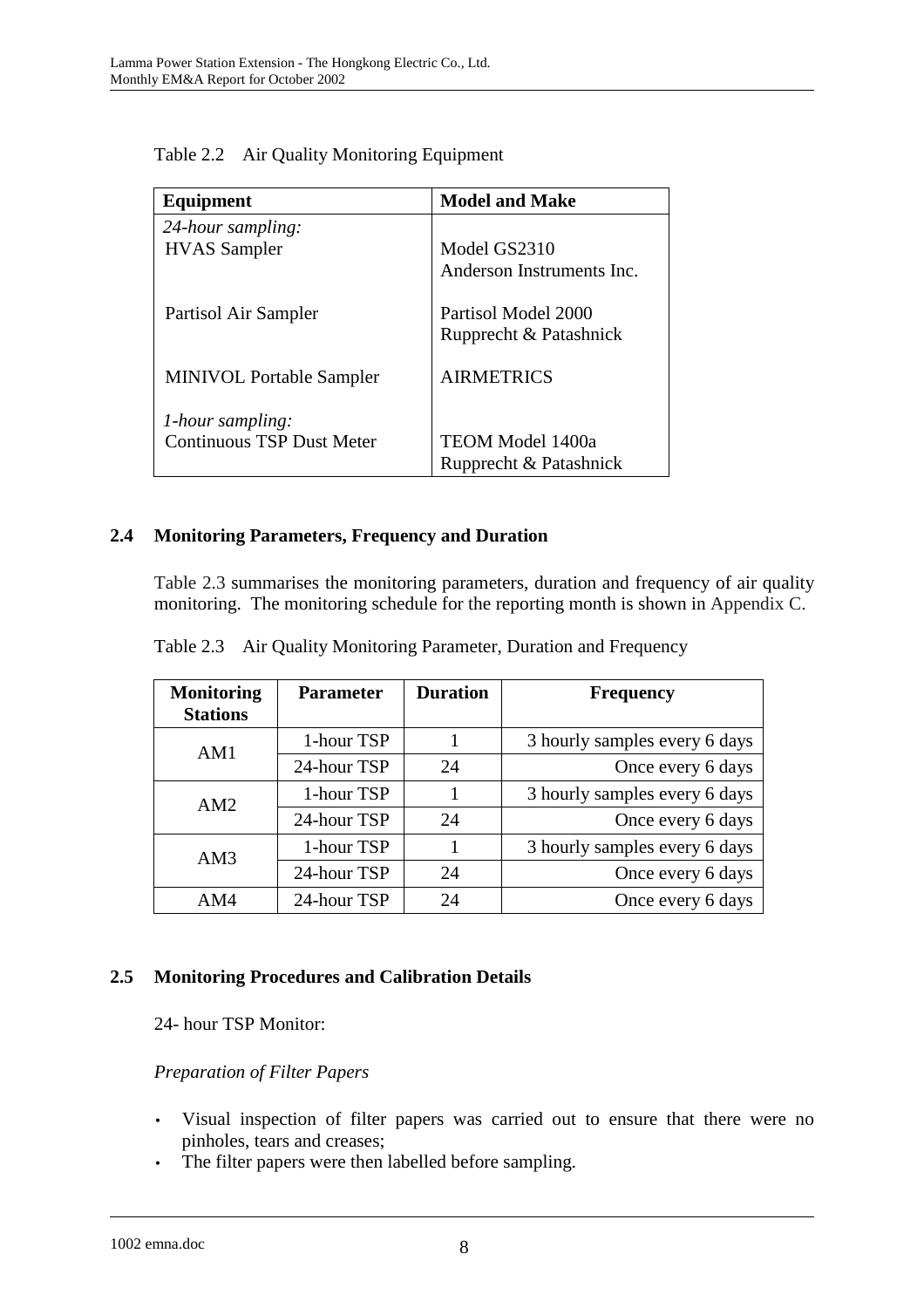The filter papers were equilibrated at room temperature and relative humidity  $<$  50% for at least 24 hours before weighing.

# *Field Monitoring*

- During collection of the sampled filter paper, the information on the elapse timer was logged. Site observations around the monitoring stations, which might have affected the monitoring results, were also recorded. Major pollution sources, if any, would be identified and reported. The flow record chart for the previous sampling was checked to see if there was any abnormality.
- The post-sampling filter papers were removed carefully from the filter holder and folded to avoid loss of fibres or dust particles from the filter papers;
- The filter holder and its surrounding were cleaned;
- A pre-weighed blank filter paper for the next sampling was put in place and aligned carefully. The filter holder was then tightened firmly to avoid leakage;
- A new flow record chart was loaded into the flow recorder;
- The programmable timer was set for the next 24 hrs sampling period,  $\pm 1/2$  hr;
- The post-sampling filter papers were equilibrated at room temperature and relative humidity < 50% for at least 24 hours before weighing.

### 1- hour TSP Monitor:

- The following parameters of the TEOM model dust meters are regularly checked to ensure proper functionality:
	- o Mass concentration;
	- o Total mass;
	- o Frequency of the tapered element;
	- o Electrical noise;
	- o Main flow;
	- o Auxiliary flow.

## *Maintenance & Calibration*

- The monitoring equipment and their accessories are maintained in good working conditions.
- Monitoring equipment is calibrated at monthly intervals. Calibration details are shown in Appendix F.

## **2.6 Results and Observations**

24 hour TSP sampling at AM4 (Tai Yuen Village) on  $2<sup>nd</sup>$  October 2002 was void, as the MiniVol TSP sampler was found defective during the collection of filter paper on  $3<sup>rd</sup>$  October 2002. The defect was immediately rectified on the same day. A make-up TSP sampling was conducted on 4<sup>th</sup> October 2002. Other than this incident, dust monitoring was conducted as scheduled in the reporting month. All monitoring data and graphical presentation of the monitoring results are provided in Appendix D. Key findings and observations are provided below: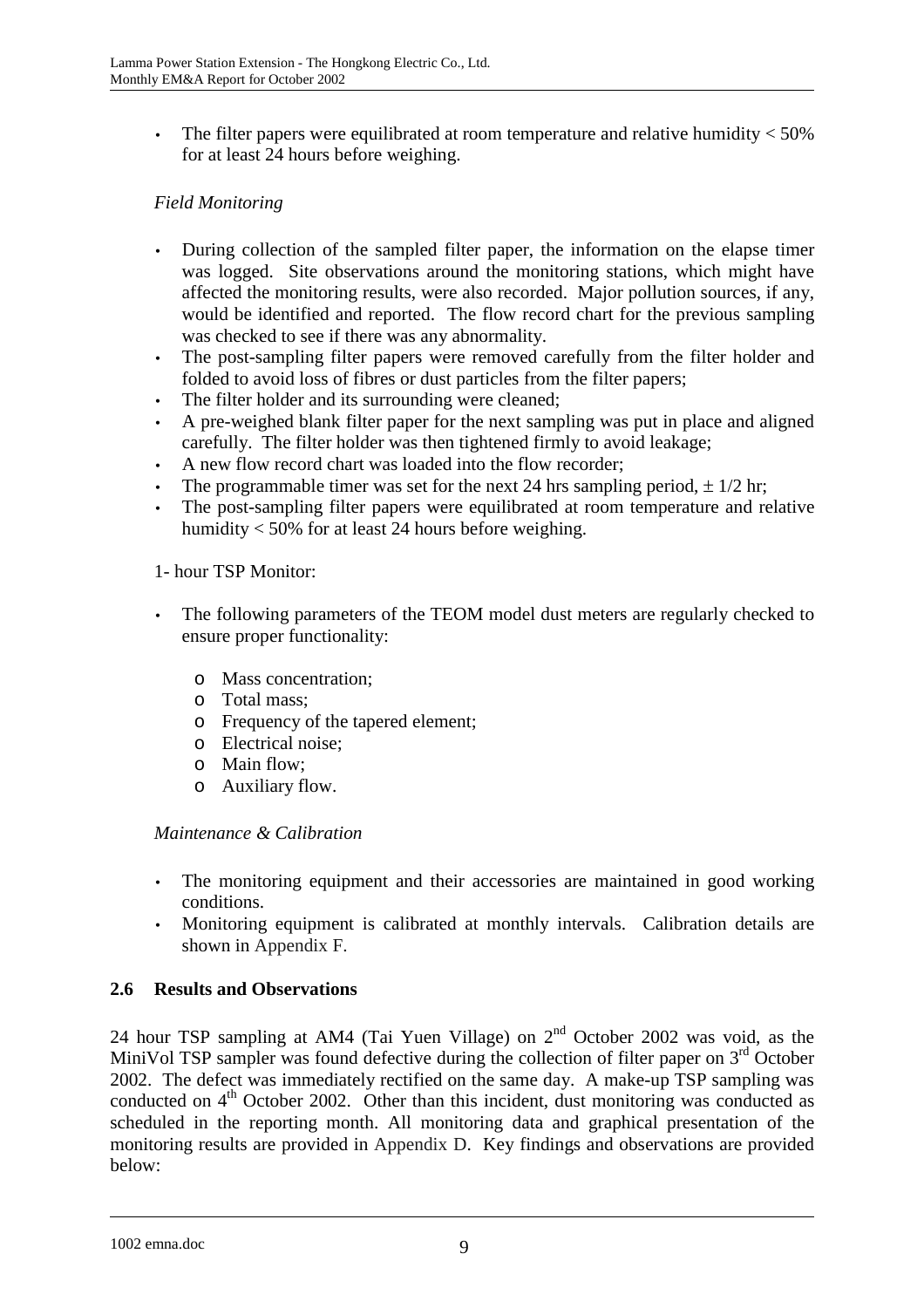# *1-hour TSP*

No exceedance of 1-hour TSP Action/Limit Level was recorded in the month.

*24-hour TSP* 

No exceedance of 24-hour TSP Action/Limit Level was recorded in the month.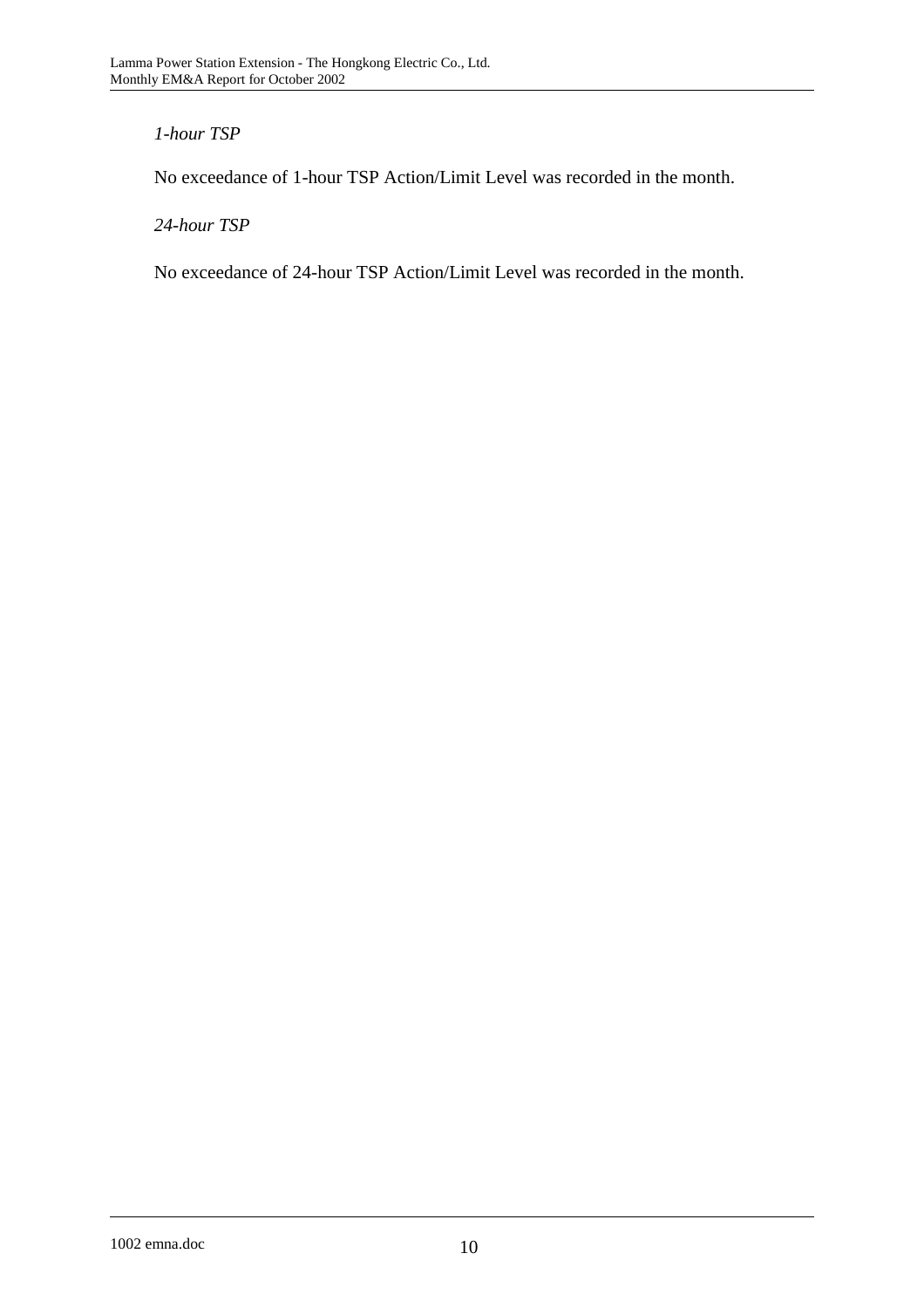

Figure 2.1 Location of Air Quality Monitoring Stations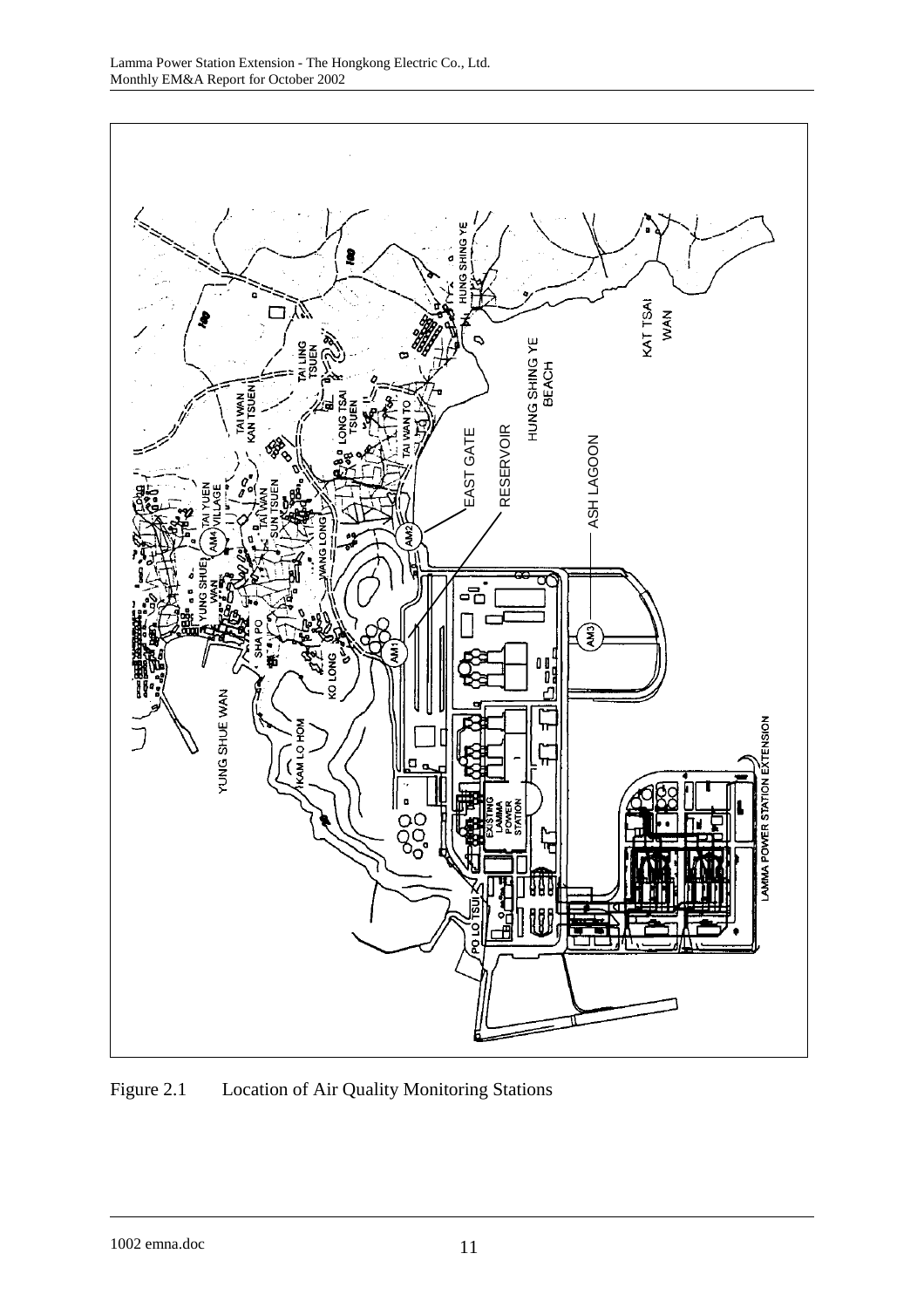# **3. NOISE**

# **3.1 Monitoring Requirements**

Continuous noise alarm monitoring at Ash Lagoon/Ching Lam were carried out to calculate the noise contributed by the construction activities at the two critical NSR's, viz. Long Tsai Tsuen/Hung Shing Ye and the school within the village of Tai Wan San Tsuen. The impact monitoring data for construction noise other than percussive piling were checked against the limit levels specified in the EM&A Manual. With the availability of the construction noise permits, impact monitoring for the construction work during the restricted hours was also carried out. Section 5 presents the details of the construction noise permits. The impact noise monitoring data were checked against the limit levels specified in the EM&A Manual. Appendix B shows the established Action/Limit Levels for noise.

The hoarding works for the construction of transmission system were completed on 11 May 2002. The civil works would tentatively commence in end December 2002. As there was no construction work in October 2002, manual noise measurements at Pak Kok Tsui residences was suspended in this reporting month.

# **3.2 Monitoring Locations**

In accordance with the EM&A manual, the identified noise monitoring locations are listed in Table 3.1 and shown in Figure 3.1.

| <b>Purpose of noise monitoring</b> | <b>Monitoring Location</b> |
|------------------------------------|----------------------------|
| Lamma Extension                    | Ash Lagoon                 |
| Lamma Extension                    | Ching Lam                  |

Table 3.1 Noise Monitoring Locations

# **3.3 Monitoring Equipment**

The sound level meters used for noise monitoring complied with International Electrotechnical Commission Publications 651:1979 (Type 1) and 804:1985 (Type 1). The noise monitoring equipment used is shown in Table 3.2.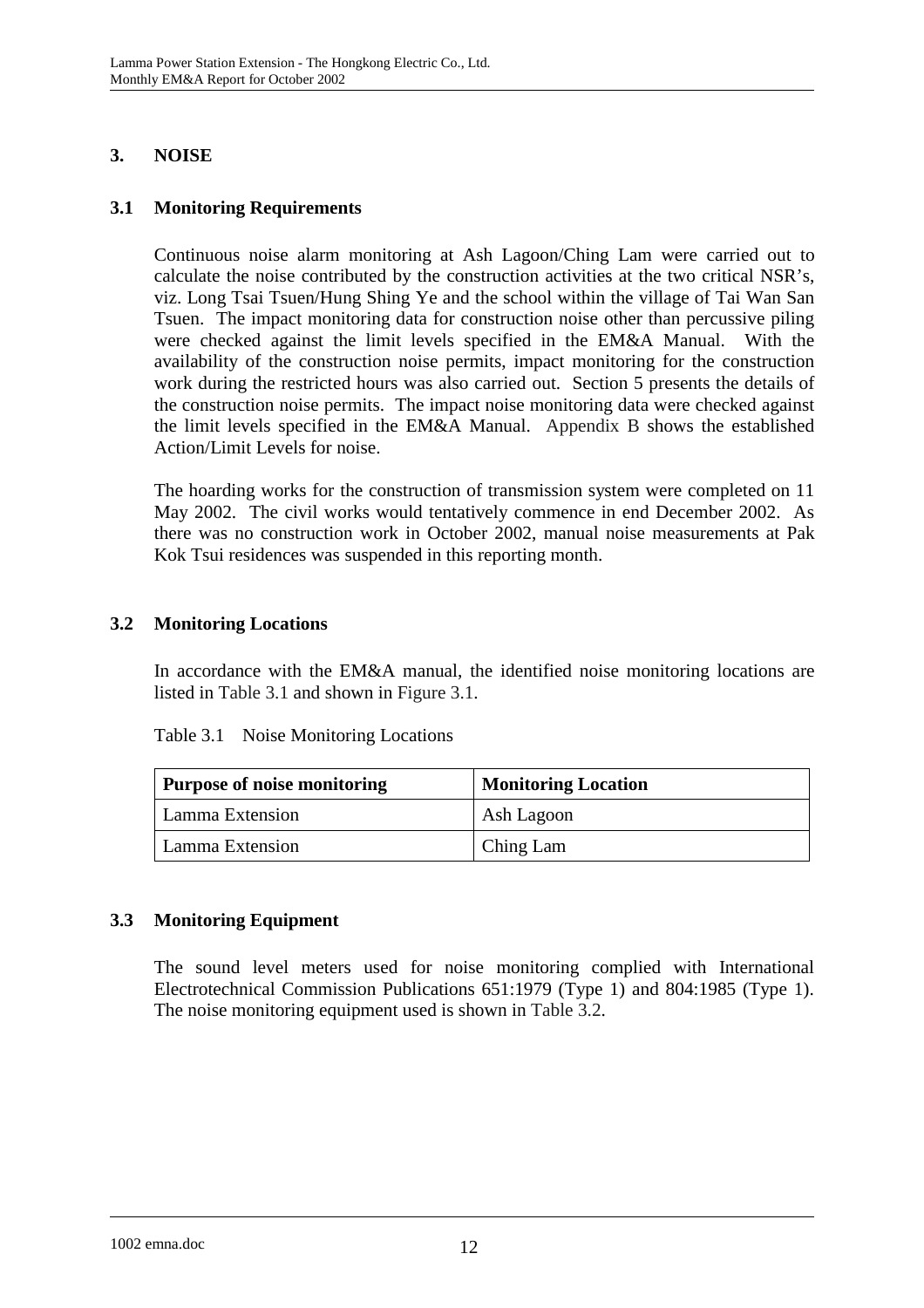| Equipment              | Model                |
|------------------------|----------------------|
| Sound level meter      | Rion NA-27 and NL-31 |
| Sound level calibrator | Rion NC-74           |

### **3.4 Monitoring Parameters, Frequency and Duration**

Continuous alarm monitoring of A-weighted Leq levels was carried out at Ash Lagoon and Ching Lam. The measurement duration and parameter of noise monitoring were presented in Table 3.3 as follows:

| Location                | <b>Time Period</b>                                                                                   | <b>Frequency</b>                         | <b>Parameter</b>   |
|-------------------------|------------------------------------------------------------------------------------------------------|------------------------------------------|--------------------|
|                         | Daytime:<br>0700-1900 hrs on normal<br>weekdays                                                      | Daytime:<br>30 minutes                   | 30-min $L_{Aea}$   |
| Ash Lagoon<br>Ching Lam | Evening-time $&$ holidays:<br>$0700-2300$ hrs on holidays;<br>and 1900-2300 hrs on all<br>other days | Evening-time<br>& holidays:<br>5 minutes | 5-min $L_{Aeq}$    |
|                         | Night-time:<br>2300-0700 hrs of next day                                                             | Night-time:<br>5 minutes                 | $5$ -min $L_{Aeq}$ |

## **3.5 Monitoring Procedures and Calibration Details**

### *Monitoring Procedures*

## *Continuous Noise Monitoring for Lamma Extension Construction*

The measured noise levels (MNL's) were collected at the noise alarm monitoring stations at Ash Lagoon and Ching Lam. The notional background noise levels (viz. baseline noise data at Ash Lagoon and Ching Lam) were applied to correct the corresponding MNL's in 30-min/5-min  $L_{Aeq}$ .

A wind speed sensor was installed at Station Building Rooftop. The wind speed signal was used to determine whether the data from Ash Lagoon and Ching Lam noise alarm monitoring stations were affected. The instantaneous data was discarded in case the instantaneous wind speed exceeded 10 m/s. The 30-min/5-min  $L_{Aeq}$  was considered valid only if the amount of valid data was equal to or above 70%.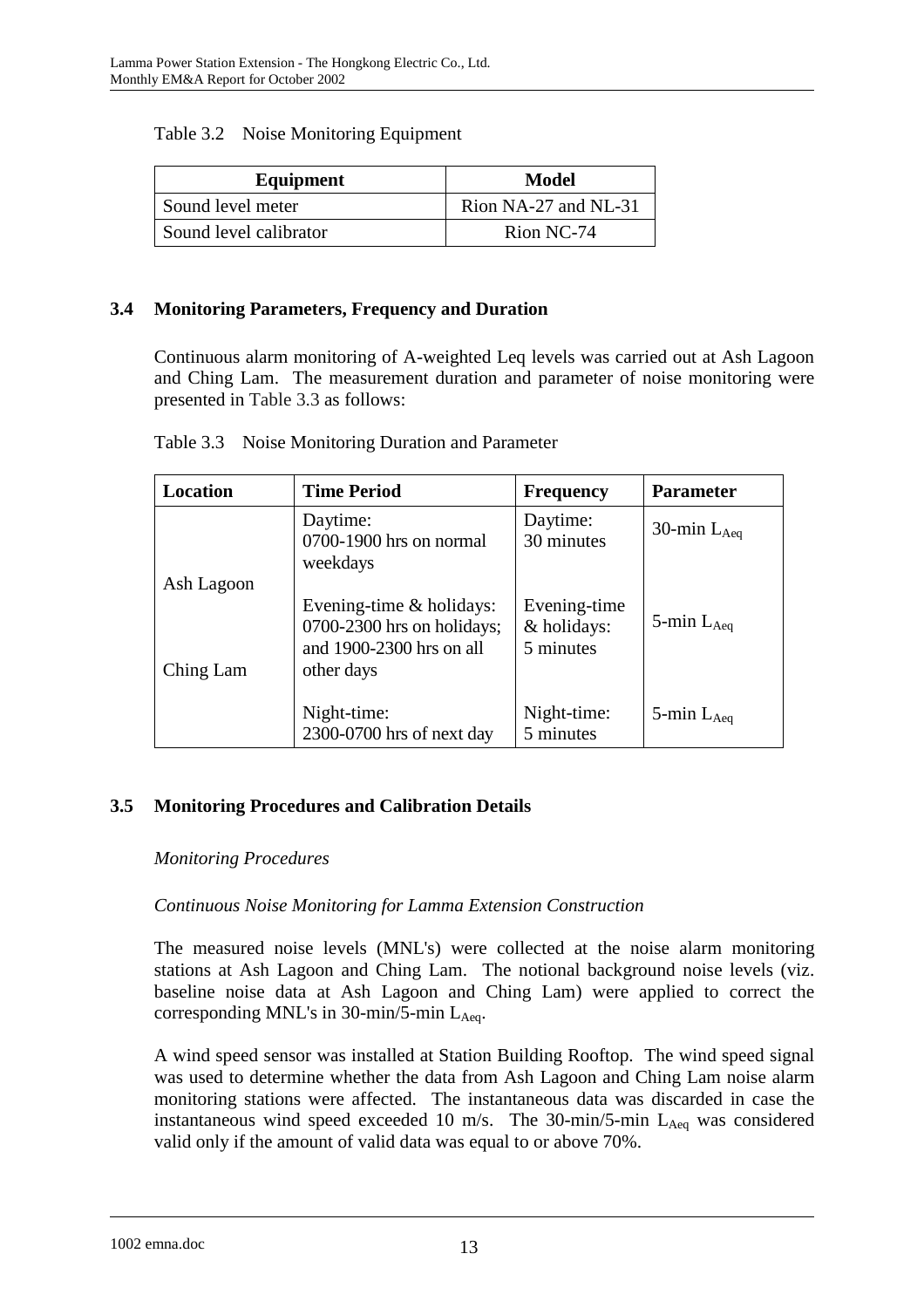When calibrating the noise measuring equipment, all observations around the monitoring stations, which might have affected the monitoring results, were recorded.

# *Equipment Calibration*

The sound level meters and calibrators have been verified by the manufacturer or accredited laboratory. Equipment for continuous noise monitoring was calibrated at site on a monthly basis. Calibration details are shown in Appendix G.

# **3.6 Results and Observations**

Continuous noise monitoring was conducted at the two monitoring stations at Ash Lagoon and Ching Lam. All monitoring results and their graphical presentations are provided in Appendix E.

No exceedance of noise Action/Limit Level was recorded in the month.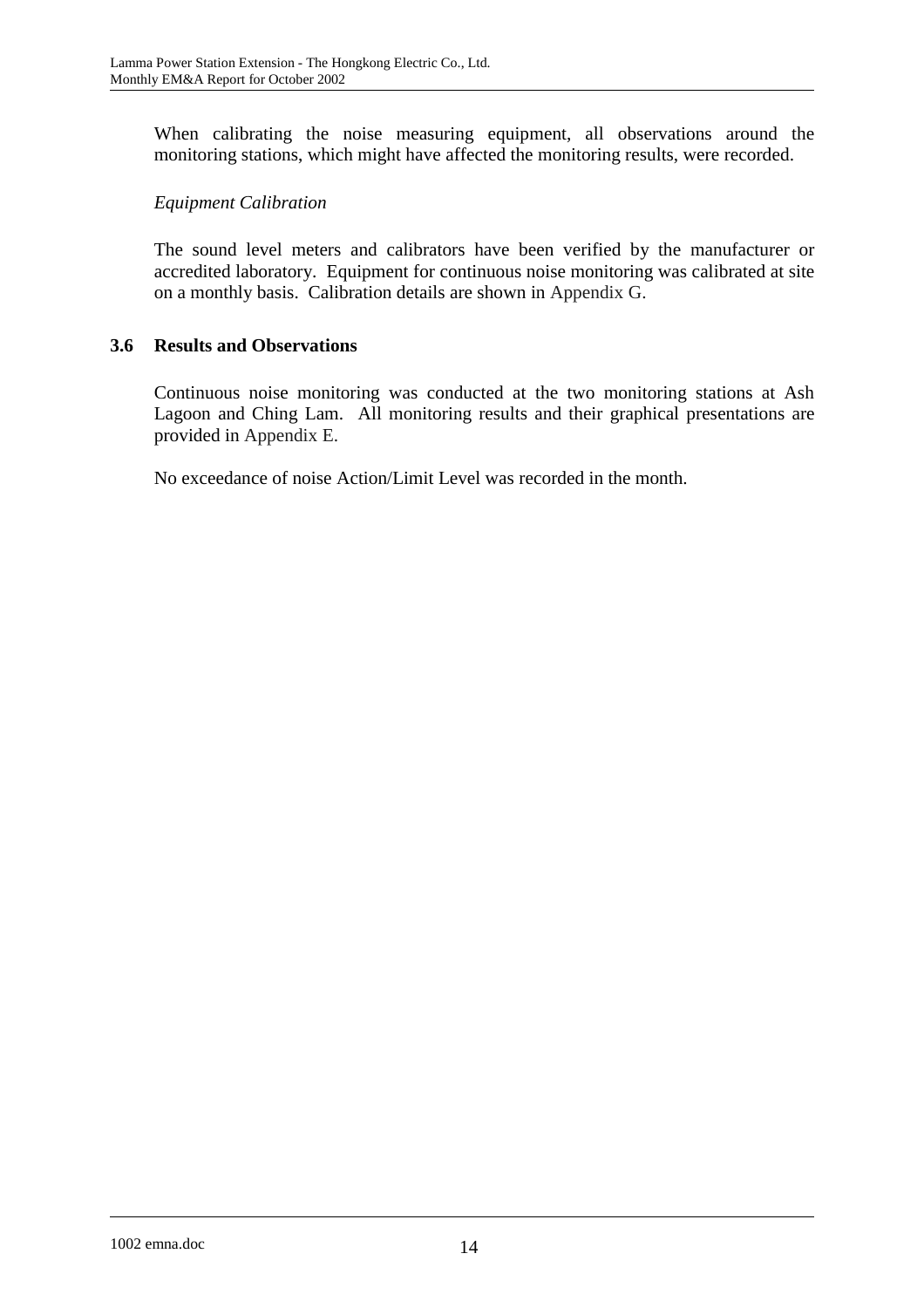

Figure 3.1 Location of Noise Monitoring Stations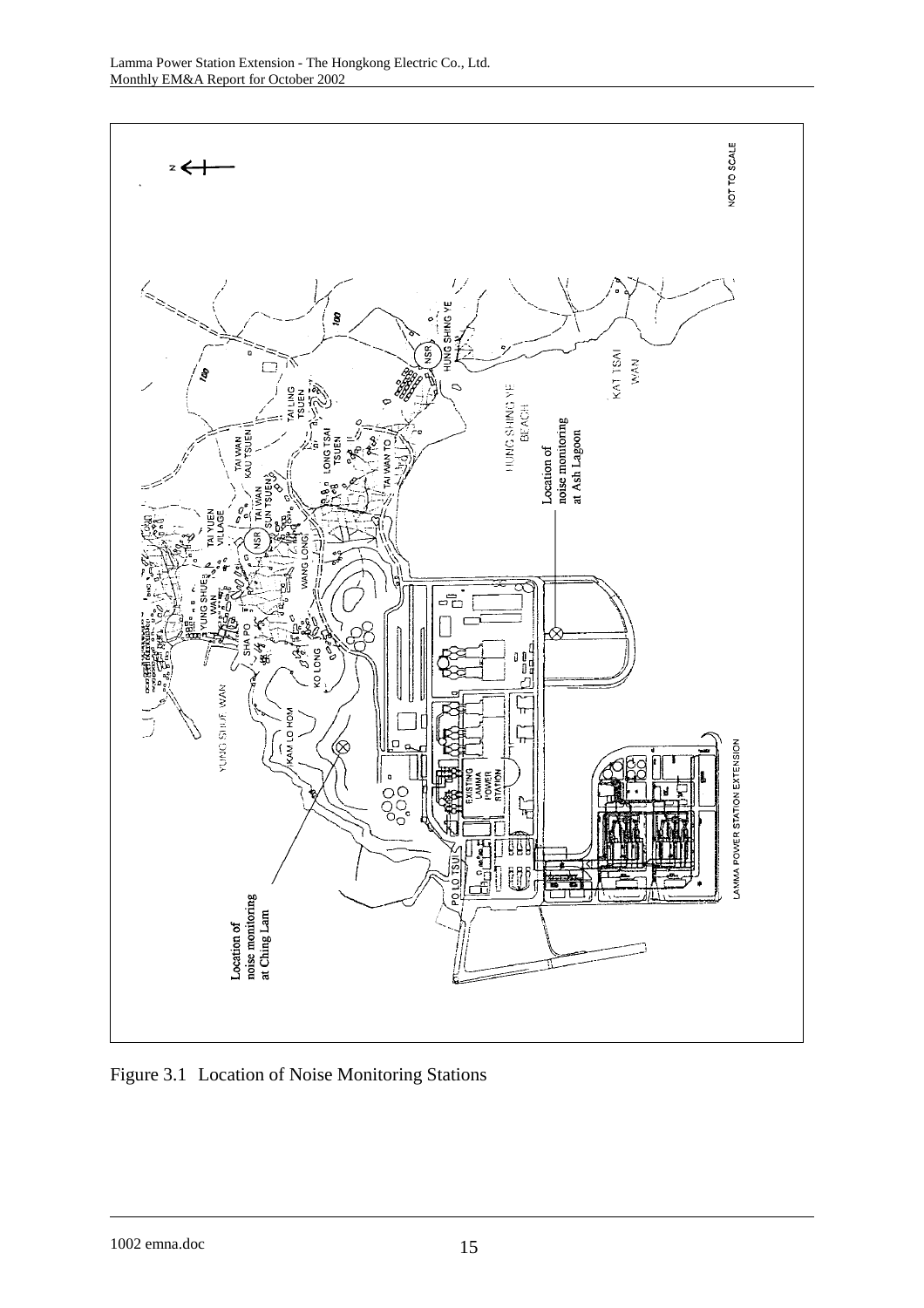# **4. ENVIRONMENTAL AUDIT**

# **4.1 Review of Environmental Monitoring Procedures**

The environmental monitoring procedures were regularly reviewed by the Environmental Team. No modification to the existing monitoring procedures was recommended.

# **4.2 Assessment of Environmental Monitoring Results**

*Monitoring results for Air Quality and Noise* 

The environmental monitoring results for Air Quality and Noise in the reporting month presented in sections 2,3 and 4 respectively are summarized in Table 4.1.

| <b>Item</b>    | <b>Parameter</b><br><b>Monitored</b>                                                            | No. of<br><b>Monitoring</b><br><b>Exceedances In</b><br><b>Period</b> |                               |                       | <b>Event/Action Plan</b><br><b>Implementation Status</b>                                                                                                                                                                         |
|----------------|-------------------------------------------------------------------------------------------------|-----------------------------------------------------------------------|-------------------------------|-----------------------|----------------------------------------------------------------------------------------------------------------------------------------------------------------------------------------------------------------------------------|
|                |                                                                                                 |                                                                       | <b>Action</b><br><b>Level</b> | Limit<br><b>Level</b> | and Results                                                                                                                                                                                                                      |
| Air            |                                                                                                 |                                                                       |                               |                       |                                                                                                                                                                                                                                  |
| 1              | <b>Ambient TSP</b><br>$(24$ -hour)                                                              | $01/10/02$ -<br>31/10/02                                              | $\theta$                      | $\Omega$              |                                                                                                                                                                                                                                  |
| $\overline{2}$ | <b>Ambient TSP</b><br>$(1-hour)$                                                                | $01/10/02 -$<br>31/10/02                                              | $\Omega$                      | $\Omega$              |                                                                                                                                                                                                                                  |
| Noise          |                                                                                                 |                                                                       |                               |                       |                                                                                                                                                                                                                                  |
| 1              | Noise level at the<br>critical NSR's<br>predicted by the<br>noise alarm<br>monitoring<br>system | $01/10/02 -$<br>31/10/02                                              | $\Omega$                      | $\Omega$              |                                                                                                                                                                                                                                  |
| $\overline{2}$ | Manual noise<br>monitoring at the<br>Pak Kok Tsui<br>residences                                 | $01/10/02 -$<br>31/10/02                                              | N/A                           | N/A                   | Hoarding works at Pak Kok Tsui<br>were completed on 11/5/2002.<br>Civil works would tentatively<br>commence in end December<br>2002. Manual noise monitoring<br>was suspended during the period<br>from 12/5/2002 to 31/10/2002. |

|  |  |  |  |  |  |  | Table 4.1 Summary of AL Level Exceedances on Monitoring Parameters |
|--|--|--|--|--|--|--|--------------------------------------------------------------------|
|--|--|--|--|--|--|--|--------------------------------------------------------------------|

## *Waste Management Records*

The estimated amounts of different types of waste generated in October 2002 are shown in Table 4.2.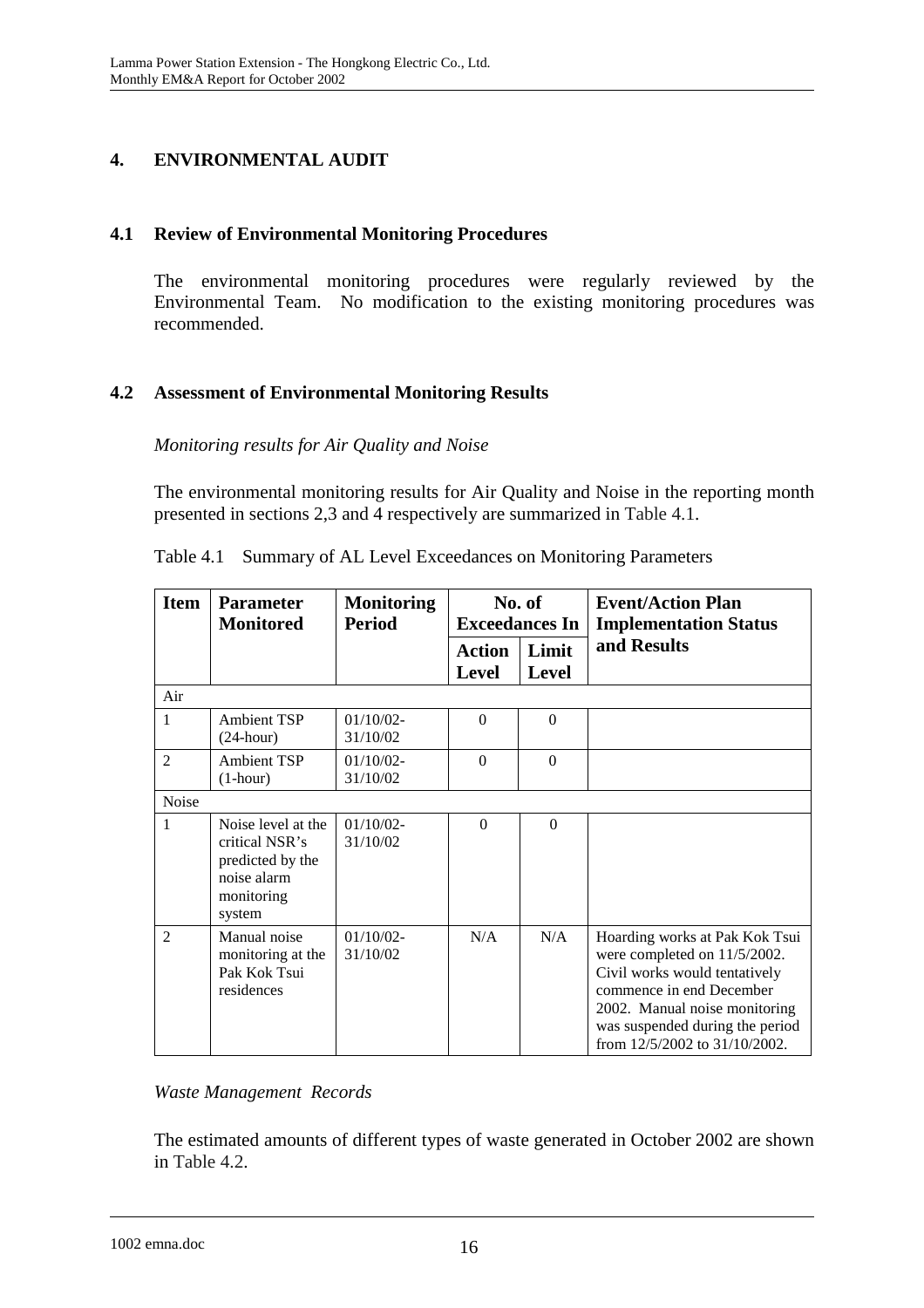| <b>Waste Type</b>     | <b>Examples</b>           | <b>Estimated Amount</b> |
|-----------------------|---------------------------|-------------------------|
| <b>General Refuse</b> | Domestic wastes collected | 6.6 Ton                 |
|                       | on site                   |                         |

## Table 4.2 Estimated Amounts of Waste Generated in October 2002

## **4.3 Site Environmental Audit**

EPD officials visited the Lamma Power Station on 9/10/2002. They inspected the construction site and various dust / noise monitoring stations for the project. There was no adverse comment from EPD regarding the construction site.

Site audits were carried out by ET on a weekly basis to monitor environmental issues at the construction sites to ensure that all mitigation measures were implemented timely and properly. The site conditions were generally satisfactory. All required mitigation measures were implemented. The weekly site inspection results are attached in Appendix H.

## **4.4 Status of Environmental Licensing and Permitting**

All permits/licenses obtained for the project are summarised in Table 4.3.

| <b>Description</b> | Permit No.    | <b>Valid Period</b> |          | <b>Highlights</b>       | <b>Status</b> |
|--------------------|---------------|---------------------|----------|-------------------------|---------------|
|                    |               | From                | To       |                         |               |
| Varied             | EP-071/2000/B | 13/07/01            |          | The whole               | Valid         |
| Environmental      |               |                     |          | construction work       |               |
| Permit             |               |                     |          | site.                   |               |
| Construction       | GW-UW0099-02  | 07/05/02            | 06/11/02 | Operation of specified  | Valid         |
| Noise Permit       |               |                     |          | PME's allowed           |               |
|                    |               |                     |          | during the restricted   |               |
|                    |               |                     |          | hour $(23:00-07:00)$ on |               |
|                    |               |                     |          | next day). 2 groups     |               |
|                    |               |                     |          | of PME's are            |               |
|                    |               |                     |          | assigned and only one   |               |
|                    |               |                     |          | group can be used.      |               |
| Construction       | GW-UW0191-02  | 22/07/02            | 14/01/03 | Operation of specified  | Valid         |
| Noise Permit       |               |                     |          | PME's allowed           |               |
|                    |               |                     |          | during the restricted   |               |
|                    |               |                     |          | hours $(07:00-23:00$ on |               |
|                    |               |                     |          | holidays and 19:00-     |               |
|                    |               |                     |          | 23:00 on all other      |               |
|                    |               |                     |          | days)                   |               |

|  |  | Table 4.3 Summary of Environmental Licensing and Permit Status |
|--|--|----------------------------------------------------------------|
|--|--|----------------------------------------------------------------|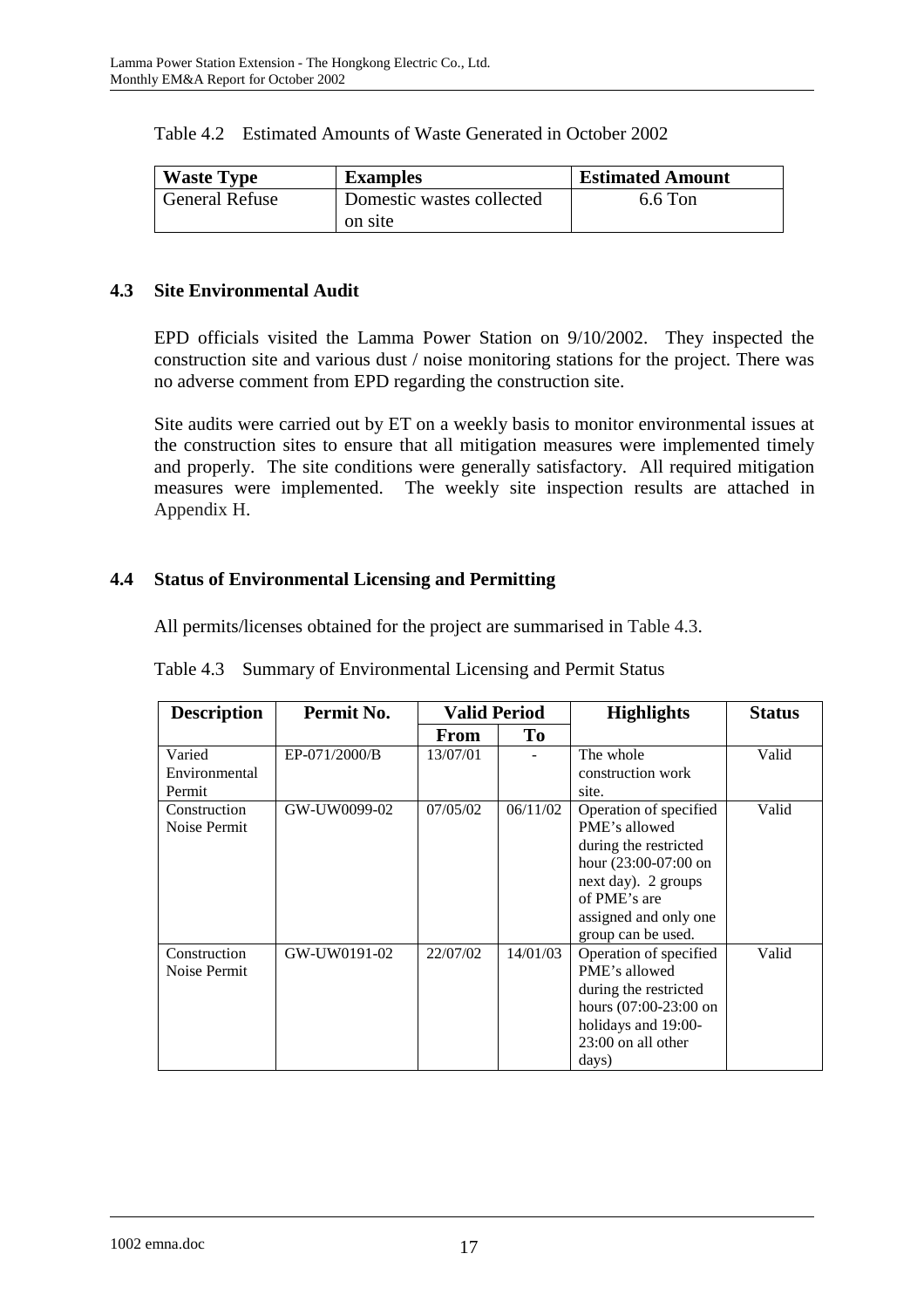| <b>Description</b>                                   | Permit No.               | <b>Valid Period</b> |                | <b>Highlights</b>                                                                                                                                  | <b>Status</b>          |  |
|------------------------------------------------------|--------------------------|---------------------|----------------|----------------------------------------------------------------------------------------------------------------------------------------------------|------------------------|--|
|                                                      |                          | <b>From</b>         | T <sub>0</sub> |                                                                                                                                                    |                        |  |
| Construction<br>Noise Permit                         | GW-UW0262-02             | 10/09/02            | 09/03/03       | 8 groups (A-H) of<br>PME's are assigned.<br>Only one group can<br>be used. Group G<br>and H shall not be<br>operated between<br>23:00 and 07:00 on | Valid                  |  |
| Construction<br>Noise Permit                         | PP-UW0030-02             | 15/11/02            | 14/05/03       | next day.<br>Percussive piling for<br>Unit L9 piling<br>foundation                                                                                 | Issued on<br>9/10/2002 |  |
| Registration of<br>Chemical<br><b>Waste Producer</b> | WPN5213-912-<br>G1050-01 | 01/06/02            |                | Unit L9 piling<br>foundation work.                                                                                                                 | Valid                  |  |
| Dumping<br>Permit                                    | EP/MD/03-002             | 12/06/02            | 11/12/02       | Dumping at South<br>Cheung Chau<br>Disposal Area; Unit<br>L9 piling foundation<br>work.                                                            | Valid                  |  |
| Dumping<br>Permit                                    | EP/MD/03-075             | 14/09/02            | 13/01/03       | Dumping at South<br>Cheung Chau<br>Disposal Area; Main<br>$&$ East bridge – bored<br>pile foundation                                               | Valid                  |  |
| Waste Water<br>Discharge<br>Licence                  | EP742/912/006414I        | 10/6/02             | 30/6/07        | Socketted H-piling<br>works                                                                                                                        | Valid                  |  |
| Waste Water<br>Discharge<br>Licence                  | EP742/912/006634I        | 16/7/02             | 31/7/07        | Bored piling works                                                                                                                                 | Valid                  |  |

## **4.5 Implementation Status of Environmental Mitigation Measures**

Mitigation measures detailed in the permits and the EM&A Manual (Construction Phase) are required to be implemented. An updated summary of the Environmental Mitigation Implementation Schedule (EMIS) is presented in Appendix I.

# **4.6 Implementation Status of Event/Action Plans**

The Event/Action Plans for air quality and noise extracted from the EM&A Manual (Construction Phase) are presented in Appendix G.

# **4.7 Implementation Status of Environmental Complaint Handling Procedures**

In October 2002, no complaint against the construction activities was received.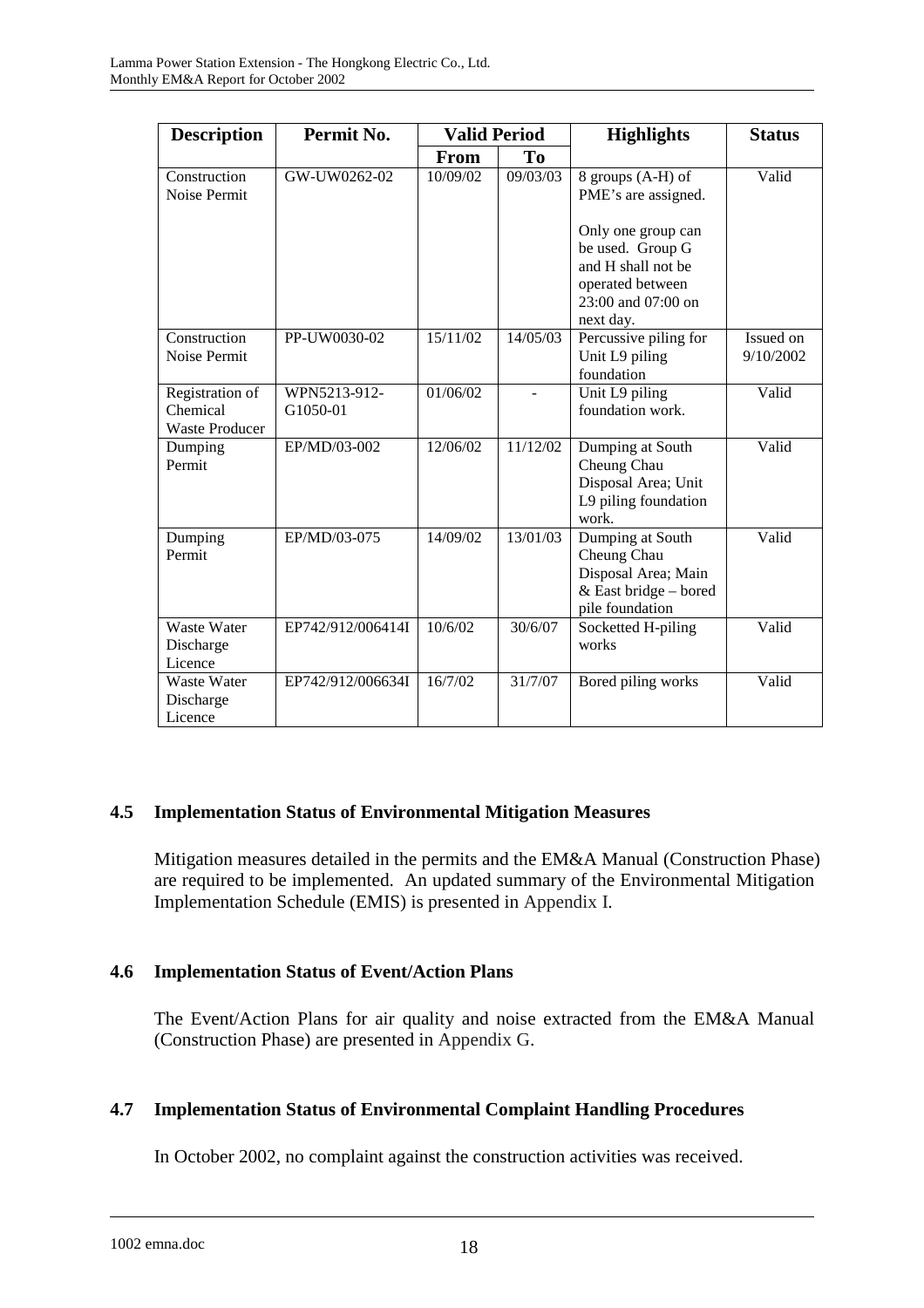| Case Reference /<br>Date, Time<br>Received /<br>Date, Time<br>Concerned | Descriptions / Actions Taken | Conclusion /<br><b>Status</b> |
|-------------------------------------------------------------------------|------------------------------|-------------------------------|
| <b>Nil</b>                                                              | N/A                          | N/A                           |

|  | Table 4.4 Environmental Complaints / Enquiries Received in October 2002 |  |  |  |  |
|--|-------------------------------------------------------------------------|--|--|--|--|
|--|-------------------------------------------------------------------------|--|--|--|--|

# Table 4.5 Outstanding Environmental Complaints / Enquiries Received Before

| Case Reference /<br>Date, Time<br>Received /<br>Date, Time<br>Concerned | Descriptions / Actions Taken | Conclusion /<br><b>Status</b> |
|-------------------------------------------------------------------------|------------------------------|-------------------------------|
| Nil                                                                     | N/A                          | N/A                           |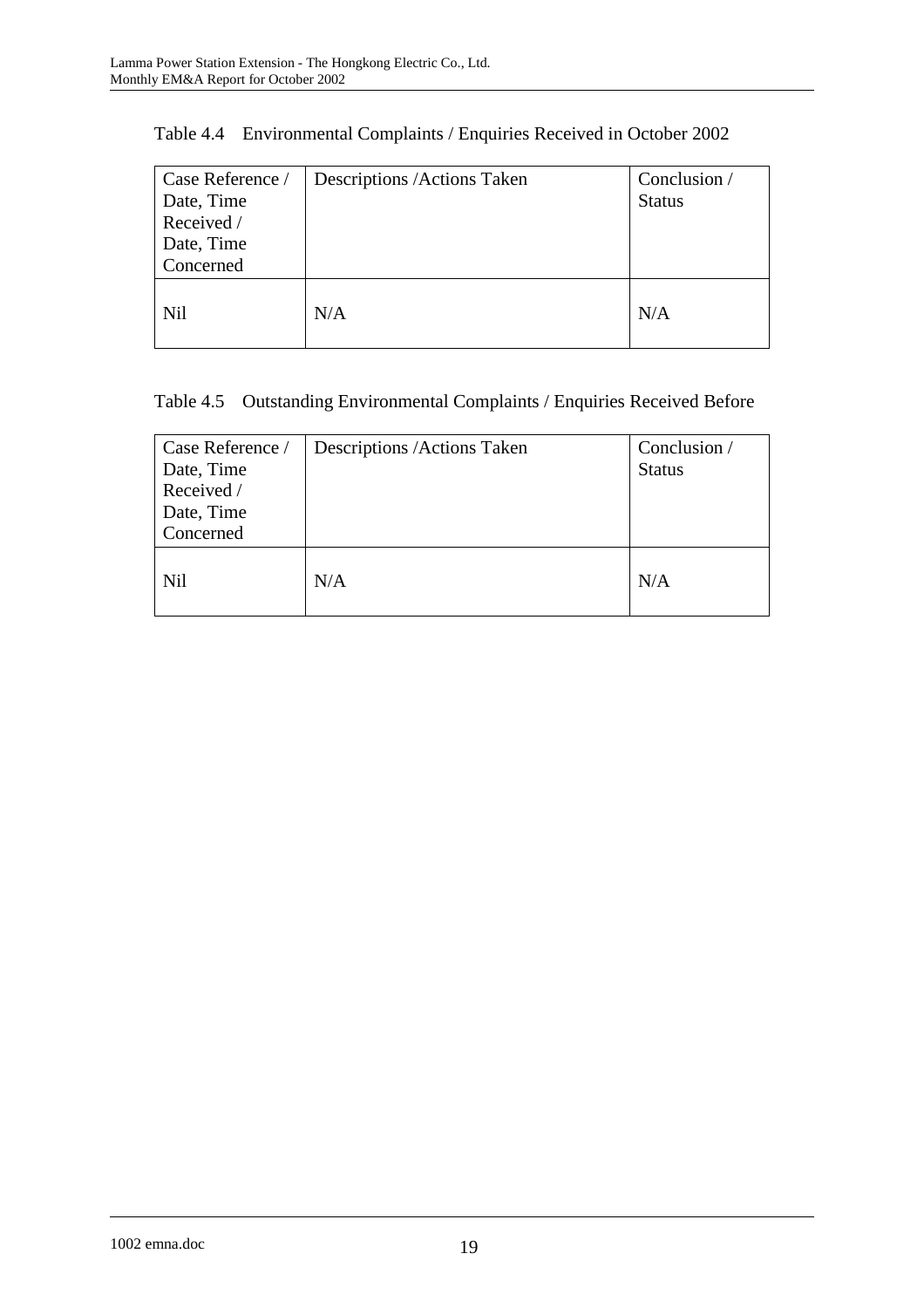# **5. FUTURE KEY ISSUES**

## **5.1 Status of Natural Gas supply**

Based on current project schedule, HEC anticipates there is no delay in the supply of natural gas.

# **5.2 Key Issues for the Coming Month**

Key issues to be considered in the coming month include:

## Site Formation

### *Noise Impact*

- To continue monitoring the noise level during construction and to ensure compliance with the CNP's already obtained.
- To continue the preventive measures for noise exceedance and keep monitoring/ reviewing the performance.

### *Water Impact*

• To provide de-silting utilities for wastewater before discharge from the piling works.

## Transmission System

## *Terrestrial Ecology Impact*

- To closely monitor the construction activities, if any, in order to avoid disturbance to the rare plants;
- To provide temporary fire fighting equipment for prevention of fire within the work sites.

## Unit L9 Piling Foundation

### *Noise Impact*

- To continue monitoring the noise level during construction and to ensure compliance with the CNPs already obtained.
- To continue the preventive measures for noise exceedance and keep monitoring/ reviewing the performance.

### *Air Impact*

• To spray water on the ground and road surface to prevent dust emission.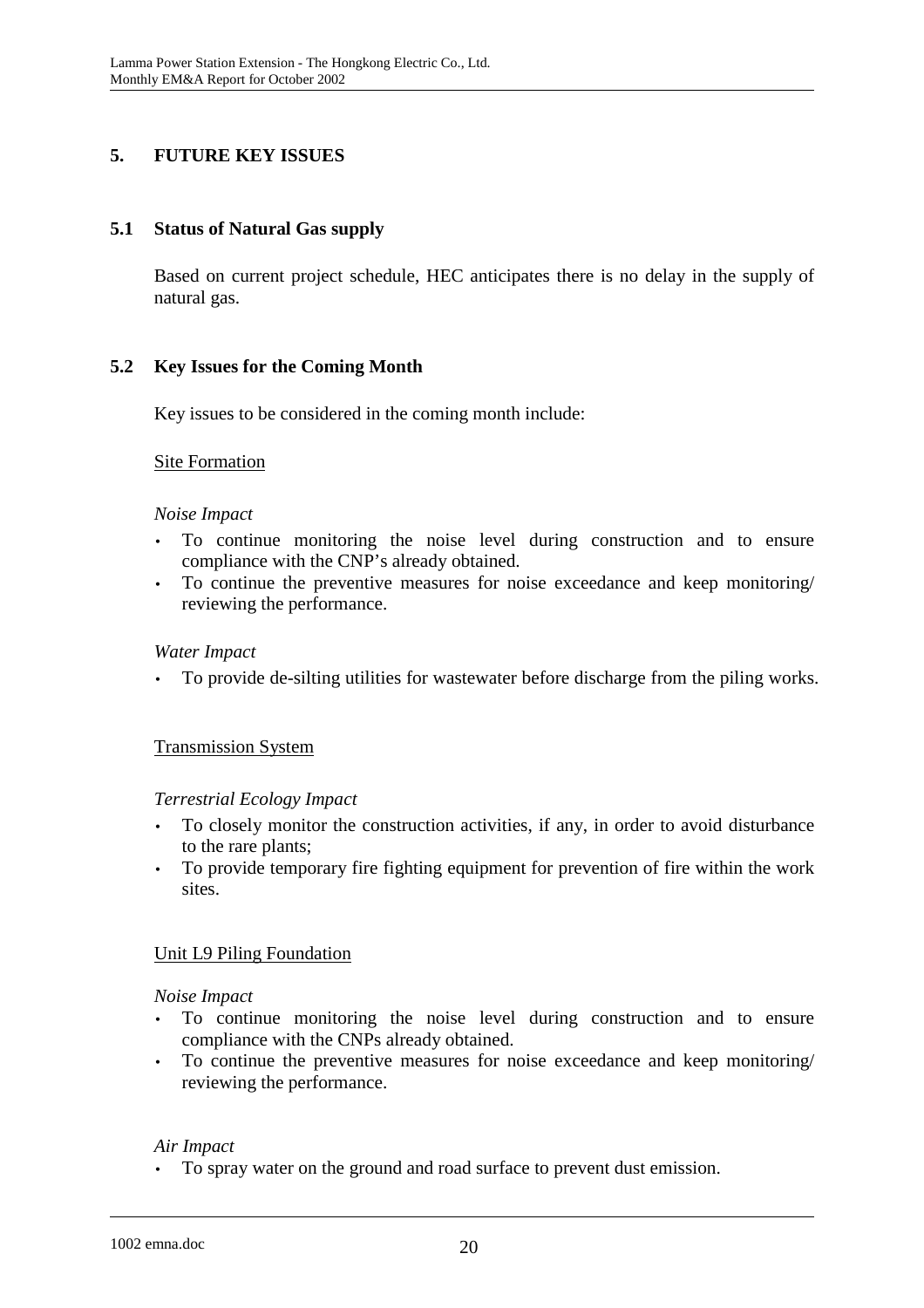• To continue monitoring and reviewing the emission of smoke from construction machines.

### Water Impact

To recycle wastewater during the bored piling and interface coring works.

### *Waste Management*

• To implement the Waste Management Plan.

### **5.3 Monitoring Schedules for the Next 3 Months**

The hoarding works for the construction of transmission system at Pak Kok Tsui were completed on 11/5/2002. The civil works would tentatively commence in end December 2002. As there was no construction work during the period from 12/5/2002 to end October 2002, the manual noise monitoring at Pak Kok Tsui was suspended in October 2002.

With the completion of post-project monitoring, no further marine water quality monitoring for the reclamation works is required.

The tentative environmental monitoring schedules for the next 3 months are shown in Appendix C.

## **5.4 Construction Program for the Next 3 Months**

The tentative construction program for the next 3 months is shown in Appendix J.